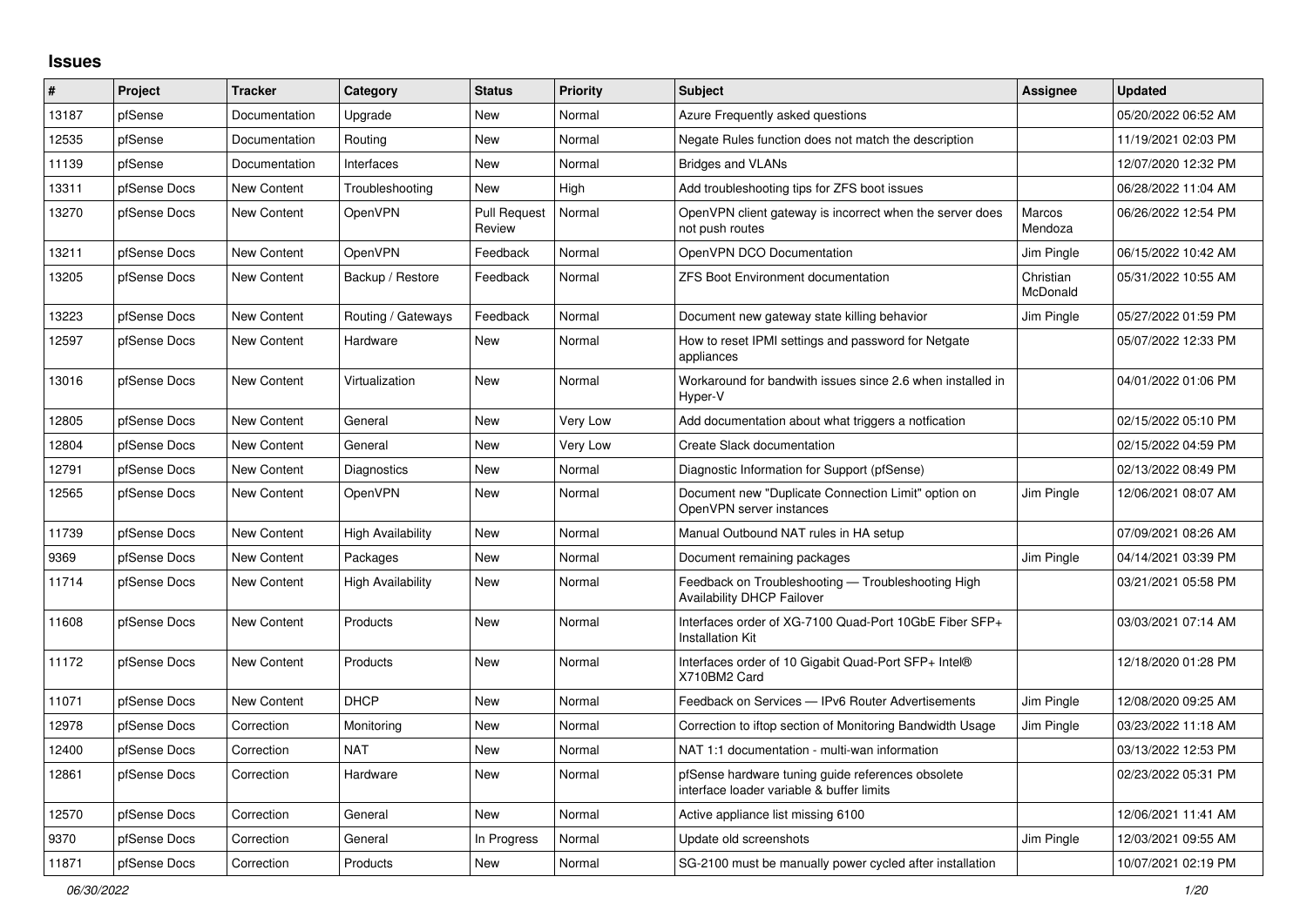| $\pmb{\#}$ | Project          | <b>Tracker</b> | Category                 | <b>Status</b>                 | Priority | <b>Subject</b>                                                                                          | Assignee            | <b>Updated</b>      |
|------------|------------------|----------------|--------------------------|-------------------------------|----------|---------------------------------------------------------------------------------------------------------|---------------------|---------------------|
| 12098      | pfSense Docs     | Correction     | Configuration            | <b>New</b>                    | Normal   | Feedback on pfSense Configuration Recipes - Accessing a<br>CPE/Modem from Inside the Firewall           |                     | 07/02/2021 02:30 AM |
| 9608       | pfSense Docs     | Correction     | Recipes                  | <b>New</b>                    | Low      | Feedback on Virtualization - Virtualizing pfSense with<br>Hyper-V                                       | Jim Pingle          | 03/06/2021 04:29 PM |
| 11145      | pfSense Docs     | Correction     | Virtualization           | New                           | Very Low | Feedback on pfSense Configuration Recipes - Virtualizing<br>pfSense with Hyper-V                        | Jim Pingle          | 03/06/2021 04:14 PM |
| 11195      | pfSense Docs     | Correction     | Recipes                  | New                           | Normal   | Feedback on pfSense Configuration Recipes - Accessing a<br>CPE/Modem from Inside the Firewall           | Jim Pingle          | 12/30/2020 01:13 PM |
| 11067      | pfSense Docs     | Correction     | Wireless                 | New                           | Normal   | Feedback on Wireless - Recommended Wireless<br>Hardware                                                 | Jim Pingle          | 11/16/2020 07:17 AM |
| 10924      | pfSense Docs     | Correction     | Recipes                  | New                           | Normal   | Feedback on Virtualization - Virtualizing pfSense with<br>VMware vSphere / ESXi                         | Jim Pingle          | 09/23/2020 03:46 PM |
| 9685       | pfSense Docs     | Correction     | <b>Firewall Rules</b>    | <b>New</b>                    | Normal   | Feedback on Firewall - Floating Rules                                                                   | Jim Pingle          | 09/23/2020 02:57 PM |
| 9454       | pfSense Docs     | Correction     | Interfaces               | <b>New</b>                    | Low      | Feedback on IDS / IPS - Snort Suppression Lists                                                         | Jim Pingle          | 09/23/2020 02:44 PM |
| 9374       | pfSense Docs     | Correction     | Recipes                  | New                           | Normal   | Feedback on Virtualization - Virtualizing pfSense with<br>Hyper-V                                       | Jim Pingle          | 09/23/2020 02:40 PM |
| 8852       | pfSense Docs     | Correction     | <b>DHCP</b>              | <b>New</b>                    | Normal   | [feedback form] Unclear about "Client Identifier" in a static<br>mapping                                | Jim Pingle          | 09/23/2020 02:30 PM |
| 10821      | pfSense Docs     | Correction     | General                  | <b>New</b>                    | Normal   | Use neutral language alternatives                                                                       | Jim Pingle          | 09/23/2020 10:43 AM |
| 9310       | pfSense Docs     | Correction     | Products                 | New                           | Normal   | Appliances with internal switch need the MAC Address<br>section of their Getting Started guides updated | Jim Pingle          | 09/23/2020 10:24 AM |
| 10482      | pfSense Docs     | Correction     | Virtualization           | New                           | Normal   | In AWS, Get System Log may not show output and Get<br>Instance Screenshot may need to be used           | Jim Pingle          | 04/20/2020 09:07 AM |
| 10464      | pfSense          | Todo           | Upgrade                  | New                           | Low      | Disallow package updates when a system update is<br>available                                           |                     | 06/30/2022 08:41 AM |
| 13250      | pfSense          | Todo           | DHCP (IPv4)              | New                           | Very Low | Clean up DHCP Server option language                                                                    | Jim Pingle          | 06/28/2022 12:01 PM |
| 12782      | pfSense          | Todo           | Build / Release          | <b>New</b>                    | Normal   | Disable compatibility flag                                                                              | <b>Brad Davis</b>   | 06/28/2022 12:01 PM |
| 12431      | pfSense          | Todo           | Web Interface            | <b>Pull Request</b><br>Review | Normal   | GUI pages should use "POST" for AJAX calls, not "GET"                                                   | <b>Viktor Gurov</b> | 06/28/2022 12:01 PM |
| 13306      | pfSense Packages | Todo           | <b>Nut</b>               | <b>New</b>                    | Normal   | Update NUT to version 2.8.0 to match FreeBSD Packages                                                   | Denny Page          | 06/27/2022 10:45 AM |
| 12770      | pfSense Docs     | Todo           | <b>Firewall Rules</b>    | <b>Pull Request</b><br>Review | Normal   | Feedback on Firewall — Configuring firewall rules                                                       |                     | 06/27/2022 07:42 AM |
| 13291      | pfSense Docs     | Todo           | Configuration            | New                           | Low      | Notification documentation                                                                              |                     | 06/21/2022 10:22 AM |
| 13268      | pfSense          | Todo           | Console Menu             | Ready To<br>Test              | Normal   | columns don't align nicely in console with medium-long<br>interface names                               |                     | 06/12/2022 10:32 PM |
| 13255      | pfSense Packages | Todo           | OpenVPN Client<br>Export | New                           | Normal   | Set PKCS#12 algorithm when exporting OpenVPN ZIP or<br>Windows bundles                                  | Jim Pingle          | 06/08/2022 10:37 AM |
| 13236      | pfSense Docs     | Todo           | Products                 | New                           | Normal   | Document link speed limitations with igc and ix on<br>6100/4100                                         |                     | 05/31/2022 05:53 PM |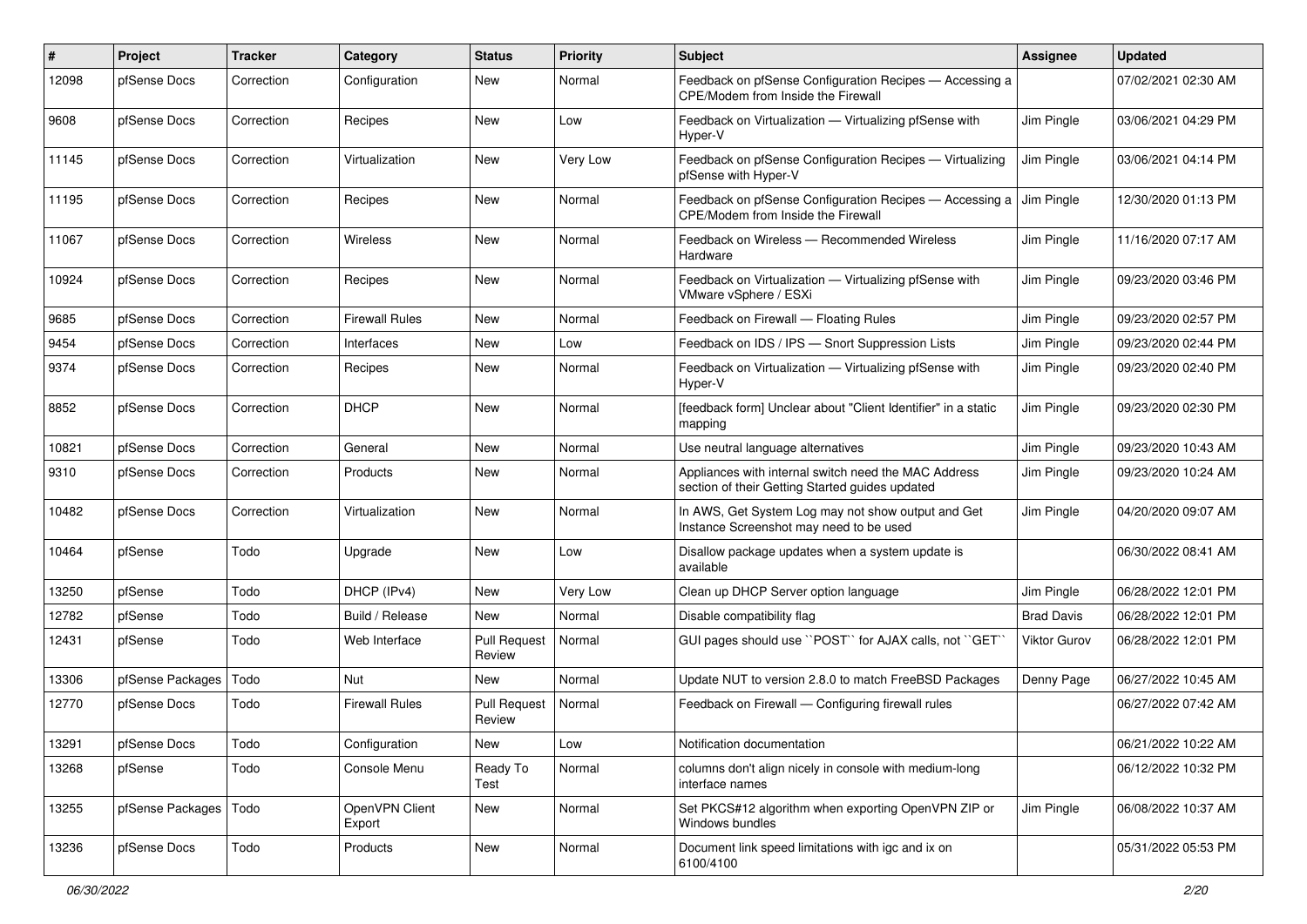| $\sharp$ | <b>Project</b>   | <b>Tracker</b> | Category                   | <b>Status</b> | <b>Priority</b> | <b>Subject</b>                                                                                              | <b>Assignee</b>       | <b>Updated</b>      |
|----------|------------------|----------------|----------------------------|---------------|-----------------|-------------------------------------------------------------------------------------------------------------|-----------------------|---------------------|
| 12756    | pfSense Docs     | Todo           | WireGuard                  | New           | Normal          | Feedback on pfSense Configuration Recipes - WireGuard<br>Remote Access VPN Configuration Example            | Christian<br>McDonald | 05/31/2022 11:42 AM |
| 13229    | pfSense Docs     | Todo           | <b>Captive Portal</b>      | Feedback      | Normal          | Update documentation for IPFW to PF transition for Limiters<br>and Captive Portal                           | Jim Pingle            | 05/27/2022 03:04 PM |
| 13159    | pfSense          | Todo           | Web Interface              | <b>New</b>    | Very Low        | Decrease distance between img-buttons in webGUI to<br>eliminate mistake entry                               |                       | 05/14/2022 06:52 AM |
| 12354    | pfSense Packages | Todo           | haproxy                    | Feedback      | High            | Update haproxy-devel to mitigate CVE-2021-40346                                                             | <b>Viktor Gurov</b>   | 05/12/2022 08:50 AM |
| 13108    | pfSense Docs     | Todo           | Installation /<br>Upgrades | <b>New</b>    | Normal          | ZFS filesystem implications                                                                                 | Jim Pingle            | 04/27/2022 03:18 PM |
| 13058    | pfSense          | Todo           | Rules / NAT                | New           | Normal          | Add static routes and directly connected networks back to<br>policy route negation rules                    |                       | 04/13/2022 08:05 AM |
| 13020    | pfSense Docs     | Todo           | <b>Firewall Rules</b>      | <b>New</b>    | Normal          | easyrule command documentation should document<br>permissible wildcards                                     | Jim Pingle            | 04/04/2022 08:01 AM |
| 12980    | pfSense Docs     | Todo           | OpenVPN                    | Feedback      | Normal          | Add warnings against OpenVPN Shared Key mode                                                                | Jim Pingle            | 03/24/2022 02:11 PM |
| 12865    | pfSense Packages | Todo           | <b>RRD Summary</b>         | Feedback      | Normal          | <b>RRD Summary improvements</b>                                                                             | <b>Viktor Gurov</b>   | 03/04/2022 12:20 PM |
| 12883    | pfSense Docs     | Todo           | <b>DNS</b>                 | New           | Normal          | Feedback on Services - DNS Resolver - Host Overrides                                                        |                       | 02/28/2022 07:54 PM |
| 12806    | pfSense Packages | Todo           | node exporter              | <b>New</b>    | Normal          | Update node exporter to 1.3.1                                                                               |                       | 02/15/2022 05:26 PM |
| 9200     | pfSense Packages | Todo           | <b>ACME</b>                | <b>New</b>    | Normal          | Add DNS support for Google domain to Acme manager                                                           | Jim Pingle            | 02/15/2022 03:16 AM |
| 12787    | pfSense Docs     | Todo           | <b>IPsec</b>               | <b>New</b>    | Normal          | Feedback on pfSense Configuration Recipes - Routing<br>Internet Traffic Through a Site-to-Site IPsec Tunnel |                       | 02/11/2022 11:28 PM |
| 12243    | pfSense          | Todo           | Package System             | <b>New</b>    | Normal          | Implement "plugin interfaces()"                                                                             |                       | 02/07/2022 03:50 AM |
| 12351    | pfSense Packages | Todo           | pfBlockerNG                | Feedback      | Normal          | Remove non-functional feeds                                                                                 | <b>Viktor Gurov</b>   | 02/04/2022 02:29 PM |
| 12717    | pfSense Packages | Todo           | Squid                      | <b>New</b>    | Normal          | Squid 5.x Branch                                                                                            |                       | 01/25/2022 06:24 PM |
| 12659    | pfSense Docs     | Todo           | Hardware                   | <b>New</b>    | Normal          | Feedback on Hardware - Hardware Tuning and<br>Troubleshooting - Flow Control for ix                         |                       | 01/16/2022 10:22 AM |
| 12457    | pfSense Docs     | Todo           | Packages                   | <b>New</b>    | Very Low        | Add UPS Configuration Recipes for apcupsd and nut UPS<br>Packages with Common Brand Units                   |                       | 10/18/2021 08:37 AM |
| 12461    | pfSense Docs     | Todo           | Hardware                   | <b>New</b>    | Normal          | Improve macOS Serial Command Instructions                                                                   |                       | 10/15/2021 03:47 PM |
| 12459    | pfSense          | Todo           | Virtual IP Addresses       | <b>New</b>    | Normal          | Add IP Alias subnet input validation                                                                        |                       | 10/15/2021 09:35 AM |
| 12162    | pfSense Docs     | Todo           | Products                   | New           | Normal          | Add "usb reset" as possible solution for non-booting flash<br>drives on the SG-1100                         |                       | 10/07/2021 02:19 PM |
| 12427    | pfSense Packages | Todo           | haproxy                    | <b>New</b>    | Normal          | ha-proxy: action order in the GUI is not keeped in the<br>resulting ha-proxy configuration                  |                       | 10/06/2021 07:02 AM |
| 12411    | pfSense Docs     | Todo           | <b>High Availability</b>   | New           | Normal          | Feedback on High Availability - pfSense XML-RPC Config<br><b>Sync Overview</b>                              |                       | 09/29/2021 10:39 AM |
| 12402    | pfSense Docs     | Todo           | Configuration              | <b>New</b>    | Normal          | Feedback on Configuration - Advanced Configuration<br>Options - Notifications                               |                       | 09/24/2021 12:46 AM |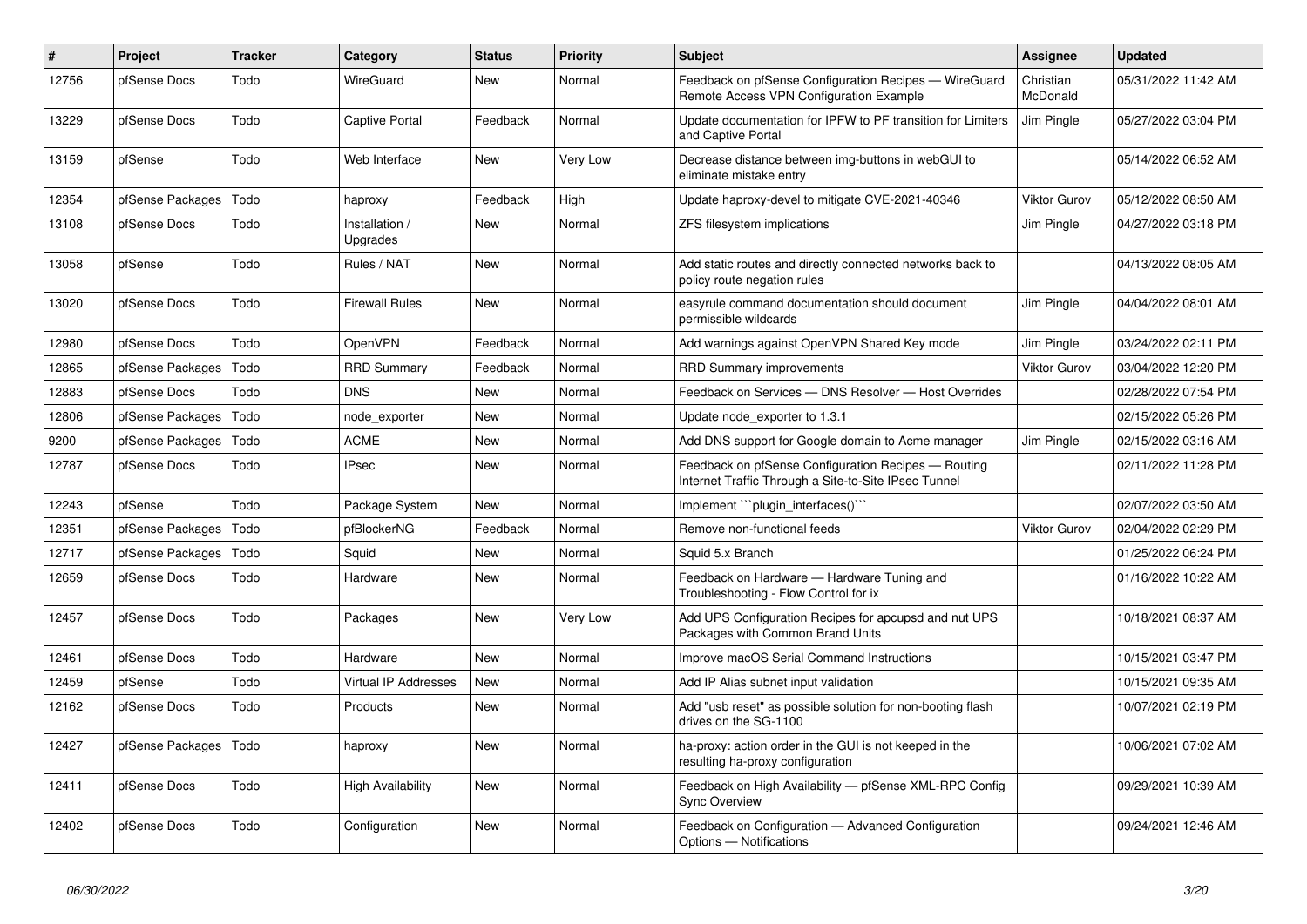| #     | Project          | Tracker | Category                     | <b>Status</b>                 | <b>Priority</b> | <b>Subject</b>                                                                             | Assignee                              | <b>Updated</b>      |
|-------|------------------|---------|------------------------------|-------------------------------|-----------------|--------------------------------------------------------------------------------------------|---------------------------------------|---------------------|
| 12395 | pfSense Docs     | Todo    | Packages                     | <b>New</b>                    | Normal          | Feedback on Packages - FRR Package - Border<br>Gateway Protocol - BGP Required Information |                                       | 09/21/2021 04:32 PM |
| 12367 | pfSense          | Todo    | Installer                    | <b>New</b>                    | Normal          | ZFS: Do not show memstick disk on target list                                              |                                       | 09/13/2021 07:37 AM |
| 12268 | pfSense Docs     | Todo    | <b>Firewall Rules</b>        | New                           | Normal          | Feedback on Firewall - Aliases                                                             |                                       | 08/17/2021 12:55 AM |
| 12176 | pfSense          | Todo    | Interfaces                   | <b>Pull Request</b><br>Review | Normal          | Hide WireGuard interfaces on appropriate pages                                             |                                       | 08/11/2021 12:52 AM |
| 12237 | pfSense Docs     | Todo    | Hardware                     | New                           | Normal          | Feedback on Hardware - Hardware Tuning and<br>Troubleshooting                              |                                       | 08/10/2021 03:13 AM |
| 12214 | pfSense Docs     | Todo    | General                      | New                           | Low             | Connect to WebGui.                                                                         |                                       | 08/05/2021 04:39 AM |
| 12063 | pfSense Docs     | Todo    | Dynamic DNS                  | <b>New</b>                    | Normal          | Feedback on Services - Dynamic DNS - Configuring RFC<br>2136 Dynamic DNS updates           |                                       | 06/18/2021 06:24 PM |
| 12025 | pfSense          | Todo    | Web Interface                | <b>New</b>                    | Very Low        | Add 1:1 Validation to Notify Someone They are 1:1 NAT'ing<br>an Interface Address          |                                       | 06/11/2021 10:05 AM |
| 11944 | pfSense Docs     | Todo    | Packages                     | New                           | Normal          | Feedback on Packages - FRR Package - Bidirectional<br><b>Forwarding Detection</b>          |                                       | 05/21/2021 12:57 AM |
| 6647  | pfSense          | Todo    | Web Interface                | <b>New</b>                    | Very Low        | <b>Enable Additional Security Headers</b>                                                  |                                       | 05/14/2021 01:09 AM |
| 11280 | pfSense          | Todo    | WireGuard                    | New                           | Normal          | Add WireGuard to ALTQ list                                                                 |                                       | 04/27/2021 12:32 PM |
| 11648 | pfSense Docs     | Todo    | Packages                     | New                           | Normal          | Feedback on Packages - AWS VPC Wizard - pfSense<br><b>Plus Configuration Details</b>       |                                       | 03/10/2021 06:30 AM |
| 11622 | pfSense Docs     | Todo    | <b>IPsec</b>                 | <b>New</b>                    | Normal          | Update pfSense VPC VPN Configuration Wizard docs                                           |                                       | 03/04/2021 09:36 AM |
| 11508 | pfSense          | Todo    | Web Interface                | <b>Pull Request</b><br>Review | Low             | Update SimplePie to to v1.5.6                                                              |                                       | 02/23/2021 07:23 AM |
| 11471 | pfSense Docs     | Todo    | Development                  | <b>New</b>                    | Low             | Feedback on Development - Developing Packages                                              | Jim Pingle                            | 02/19/2021 02:52 PM |
| 10199 | pfSense          | Todo    | Translations                 | <b>New</b>                    | Very Low        | Improve Spanish translation interface                                                      | Aluisco Miguel<br>Ricardo<br>Mastrapa | 01/22/2020 09:22 AM |
| 8743  | pfSense          | Todo    | Gateways                     | <b>New</b>                    | Low             | Gateway Groups page should list gateways in tier order                                     |                                       | 08/14/2019 12:16 PM |
| 7385  | pfSense          | Todo    | Web Interface                | New                           | Normal          | Sanitize PHP includes                                                                      |                                       | 08/13/2019 03:22 PM |
| 6332  | pfSense          | Todo    | Web Interface                | New                           | Normal          | Upgrade encryption options to cover current range of<br>recommendations                    |                                       | 08/13/2019 02:34 PM |
| 6501  | pfSense          | Todo    | Web Interface                | New                           | Normal          | Tightening up subnet expansion                                                             |                                       | 08/13/2019 01:23 PM |
| 5902  | pfSense          | Todo    | Configuration<br>Backend     | New                           | Normal          | Use a common place for default values                                                      |                                       | 08/13/2019 12:53 PM |
| 1940  | pfSense          | Todo    | Logging                      | New                           | Normal          | Integrate rSyslogd                                                                         |                                       | 07/06/2018 02:11 PM |
| 8270  | pfSense          | Todo    | Web Interface                | New                           | Very Low        | Fix grammatically erroneous repetition                                                     |                                       | 01/11/2018 08:19 AM |
| 6752  | pfSense Packages | Todo    | <b>Status Traffic Totals</b> | New                           | Low             | Traffic Totals Data Summary Graph                                                          | Jared Dillard                         | 11/08/2017 08:58 AM |
| 7411  | pfSense Packages | Todo    | ladvd                        | New                           | Low             | LADVD Devices not wide enough                                                              |                                       | 10/22/2017 05:04 AM |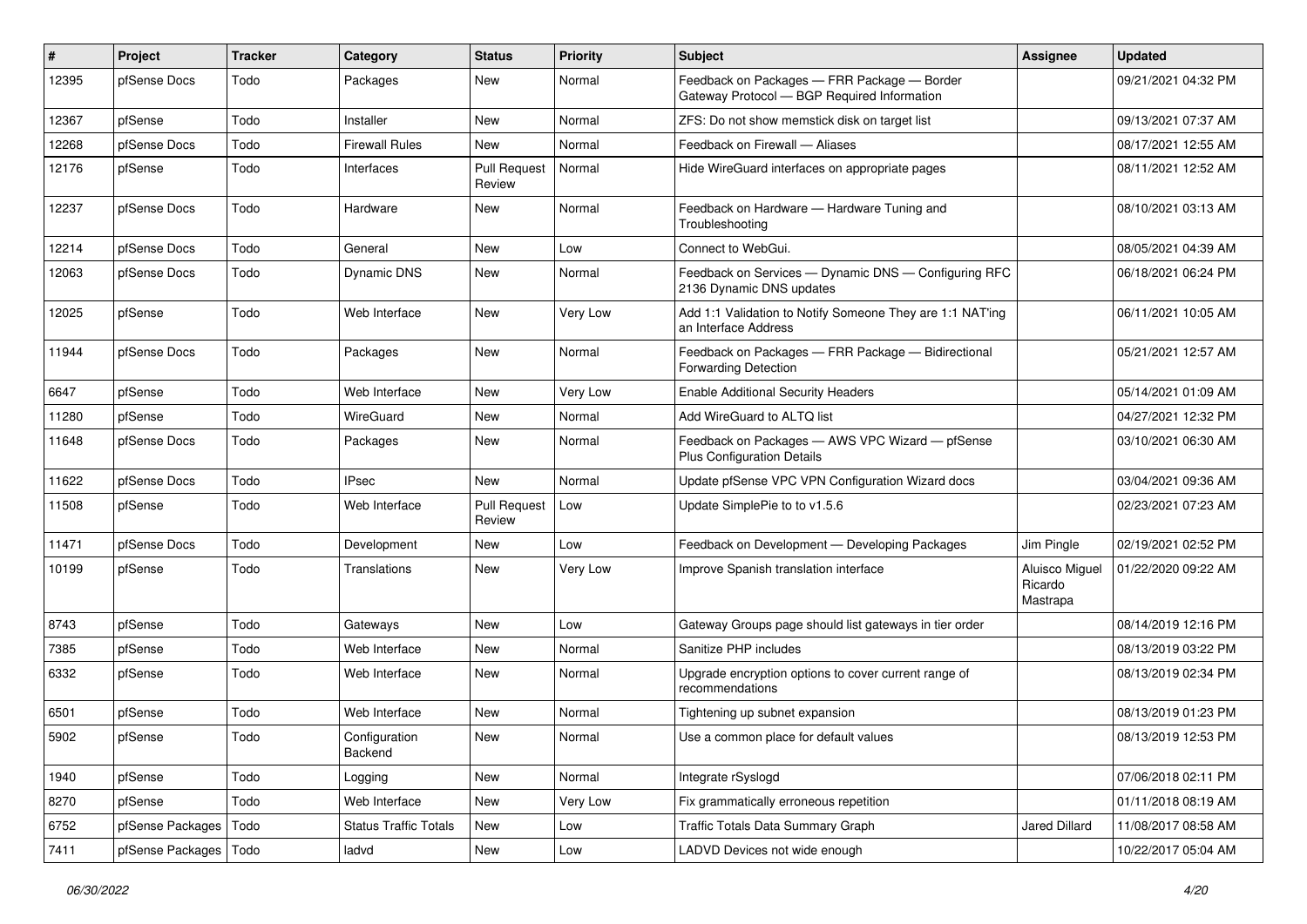| #     | Project                    | <b>Tracker</b> | Category                        | <b>Status</b>                 | <b>Priority</b> | Subject                                                                    | Assignee             | <b>Updated</b>      |
|-------|----------------------------|----------------|---------------------------------|-------------------------------|-----------------|----------------------------------------------------------------------------|----------------------|---------------------|
| 6727  | pfSense                    | Todo           | Web Interface                   | <b>New</b>                    | Very Low        | Missing file apple-touch-icon-precomposed.png?                             | Jared Dillard        | 08/18/2016 02:10 PM |
| 6697  | pfSense                    | Todo           | Web Interface                   | New                           | Low             | White squares around the numeric values in the Status /<br>Queues page     | <b>Jared Dillard</b> | 08/15/2016 03:19 AM |
| 6390  | pfSense                    | Todo           | Dashboard                       | <b>New</b>                    | Low             | Autoscale from Traffic Graph not correct size (big graphs)                 |                      | 05/23/2016 01:38 PM |
| 5480  | pfSense                    | Todo           | Web Interface                   | <b>New</b>                    | Low             | inconsistent display of default values in fields                           | <b>Jared Dillard</b> | 03/01/2016 04:59 PM |
| 33    | pfSense                    | Todo           | User Manager /<br>Privileges    | New                           | Normal          | L2TP users integration with user manager                                   |                      | 02/06/2016 04:53 AM |
| 32    | pfSense                    | Todo           | User Manager /<br>Privileges    | <b>New</b>                    | Normal          | PPPoE Server users integration with user manager                           |                      | 02/06/2016 04:53 AM |
| 5445  | pfSense                    | Todo           | Web Interface                   | <b>New</b>                    | Normal          | Improve banner for "background activity"                                   |                      | 02/06/2016 04:43 AM |
| 2099  | pfSense                    | Todo           | CARP                            | <b>New</b>                    | Normal          | Remove "queue" from CARP traffic                                           |                      | 01/19/2012 10:59 AM |
| 1521  | pfSense                    | Todo           | Routing                         | <b>New</b>                    | Normal          | Investigate FreeBSD route metric support for future versions               |                      | 05/12/2011 11:28 AM |
| 13322 | pfSense                    | Feature        | Diagnostics                     | <b>New</b>                    | Low             | Define Packet Capture Protocol                                             |                      | 06/30/2022 06:45 AM |
| 13304 | pfSense                    | Feature        | <b>Traffic Shaper</b><br>(ALTQ) | <b>Pull Request</b><br>Review | Normal          | Add Broadcom Netextreme II (bxe) to the altg capable check                 |                      | 06/28/2022 12:01 PM |
| 13245 | pfSense                    | Feature        | Aliases / Tables                | <b>Pull Request</b><br>Review | Normal          | Type column on Alias lists                                                 | Jim Pingle           | 06/28/2022 12:01 PM |
| 13124 | pfSense                    | Feature        | Web Interface                   | <b>Pull Request</b><br>Review | Normal          | Option to wait for interface selection before displaying<br>firewall rules |                      | 06/28/2022 12:01 PM |
| 12768 | pfSense                    | Feature        | Upgrade                         | <b>New</b>                    | Normal          | pfSense-repo: Make sure default config file exists                         |                      | 06/28/2022 12:01 PM |
| 1831  | pfSense                    | Feature        | <b>Captive Portal</b>           | <b>New</b>                    | Normal          | Captive portal IPv6 support                                                | Reid<br>Linnemann    | 06/28/2022 12:01 PM |
| 13305 | pfSense                    | Feature        | Certificates                    | <b>New</b>                    | Normal          | Certificate Revocation page should show expiration date                    |                      | 06/27/2022 10:26 AM |
| 12466 | pfSense                    | Feature        | OpenVPN                         | <b>New</b>                    | Very Low        | Option to Disable Renegotiation timer in OpenVPN Server                    |                      | 06/27/2022 07:22 AM |
| 12546 | pfSense Plus               | Feature        | Authentication                  | <b>New</b>                    | Normal          | Add 2FA Support to pfSense Plus Local Database<br>Authentication           |                      | 06/25/2022 05:30 PM |
| 13296 | pfSense                    | Feature        | DHCP (IPv6)                     | New                           | Normal          | Add support for DHCP6 OPTION_PD_EXCLUDE (RFC<br>6603)                      |                      | 06/24/2022 10:10 PM |
| 13297 | pfSense                    | Feature        | Routing                         | <b>New</b>                    | Normal          | Support for Gateway Groups as Static Route destinations                    |                      | 06/24/2022 07:41 AM |
| 13294 | pfSense                    | Feature        | Gateways                        | <b>New</b>                    | Low             | Change gateway name                                                        |                      | 06/22/2022 06:07 PM |
| 13293 | pfSense                    | Feature        | OpenVPN                         | <b>New</b>                    | Normal          | Option to set auth-gen-token in OpenVPN GUI                                |                      | 06/21/2022 02:35 PM |
| 13292 | pfSense Packages           | Feature        | <b>ACME</b>                     | New                           | Normal          | Separator                                                                  |                      | 06/21/2022 12:06 PM |
| 13287 | pfSense                    | Feature        | Configuration<br>Backend        | New                           | Normal          | Encode OpenVPN Custom Options                                              |                      | 06/20/2022 10:33 AM |
| 13284 | pfSense Packages   Feature |                | FreeRADIUS                      | New                           | Normal          | Option to define "Issuer" in OPT configuration.                            | Jakob<br>Nordgarden  | 06/19/2022 12:10 PM |
| 13256 | pfSense                    | Feature        | DHCP (IPv4)                     | New                           | Normal          | Better handling of duplicate IPs in static DHCP assignments                |                      | 06/11/2022 04:51 PM |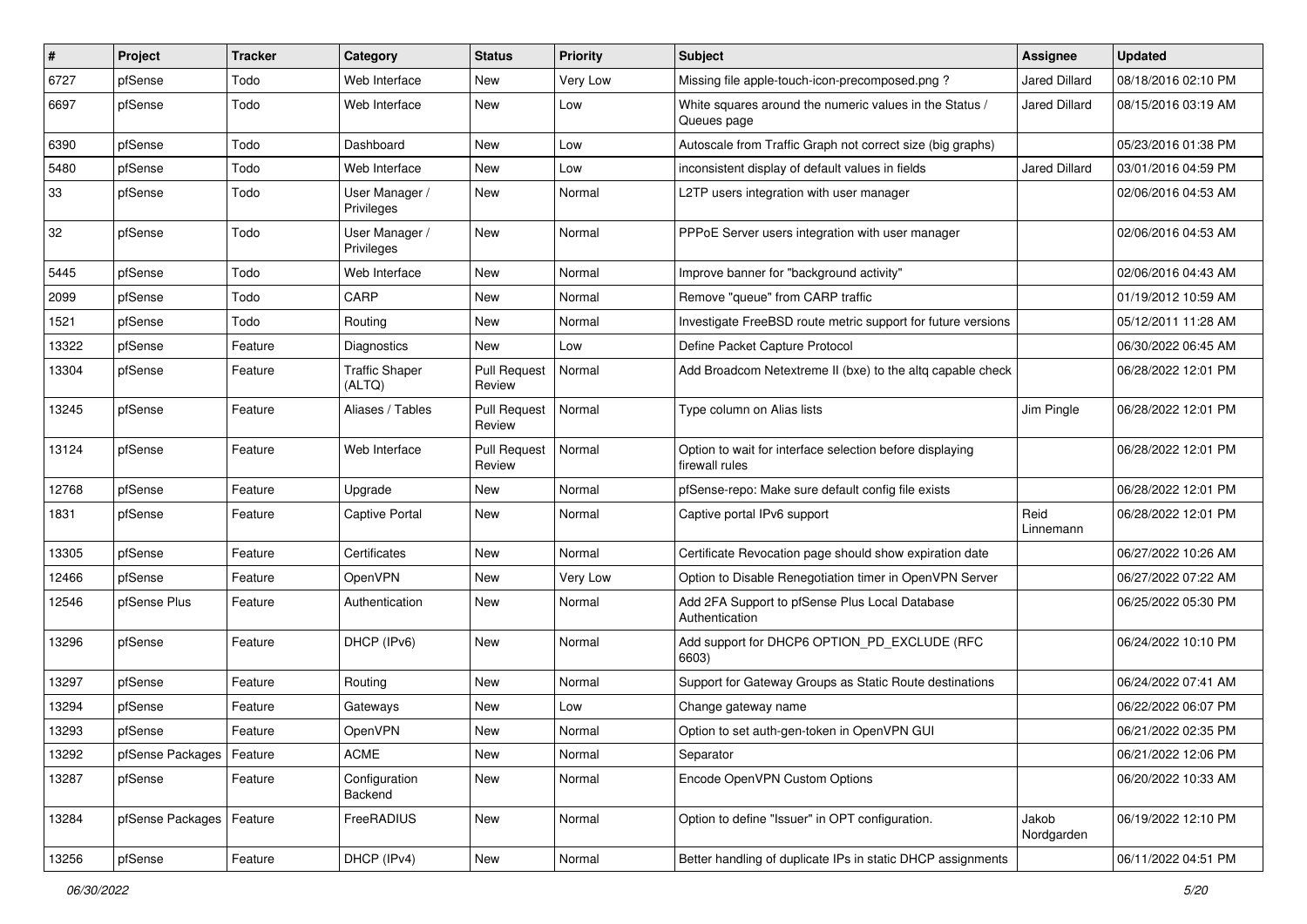| ∦     | Project                    | <b>Tracker</b> | Category               | <b>Status</b>                 | <b>Priority</b> | <b>Subject</b>                                                                                     | Assignee            | <b>Updated</b>      |
|-------|----------------------------|----------------|------------------------|-------------------------------|-----------------|----------------------------------------------------------------------------------------------------|---------------------|---------------------|
| 13264 | pfSense                    | Feature        | <b>IPsec</b>           | New                           | Normal          | IPSec Phase2 select multiple PFS key groups                                                        |                     | 06/10/2022 04:29 PM |
| 10446 | pfSense                    | Feature        | Rules / NAT            | New                           | Very Low        | VIP address is not shown in firewall rules                                                         |                     | 06/09/2022 02:07 PM |
| 13260 | pfSense                    | Feature        | Authentication         | New                           | Normal          | Add support for OpenVPN static-challenge                                                           |                     | 06/09/2022 02:04 PM |
| 12963 | pfSense Packages           | Feature        | Nmap                   | Feedback                      | Normal          | Run nmap scans in the background                                                                   | Jim Pingle          | 06/06/2022 06:55 PM |
| 13246 | pfSense Packages           | Feature        | iperf                  | <b>New</b>                    | Normal          | iperf3 service controls do not work                                                                |                     | 06/05/2022 06:51 PM |
| 13244 | pfSense                    | Feature        | Web Interface          | New                           | Normal          | Add help text under Timezone settings in the GUI                                                   |                     | 06/03/2022 01:00 PM |
| 13242 | pfSense                    | Feature        | Gateway Monitoring     | New                           | Normal          | Enhancements to static route creation/deletion for dpinger<br>monitor IPs                          |                     | 06/03/2022 11:20 AM |
| 10818 | pfSense Packages           | Feature        | New Package<br>Request | New                           | Normal          | <b>UDP Broadcast Relay</b>                                                                         |                     | 05/31/2022 02:13 AM |
| 10242 | pfSense Packages           | Feature        | New Package<br>Request | <b>New</b>                    | Normal          | E2guardian Web filtering package                                                                   | <b>Viktor Gurov</b> | 05/30/2022 10:40 AM |
| 12534 | pfSense Plus               | Feature        | Hardware / Drivers     | <b>New</b>                    | Normal          | Generate a ISO Image for Remote Restore of pfSense Plus<br>on the XG-1537 and 1541 units with IPMI |                     | 05/30/2022 10:28 AM |
| 8173  | pfSense                    | Feature        | Interfaces             | <b>New</b>                    | Normal          | dhcp6c - RAW Options                                                                               |                     | 05/29/2022 05:34 PM |
| 12658 | pfSense Packages           | Feature        | darkstat               | <b>New</b>                    | Normal          | Adding prometheus metrics to darkstat                                                              |                     | 05/27/2022 09:44 PM |
| 13227 | pfSense                    | Feature        | <b>IPsec</b>           | New                           | High            | Enable IPSec Virtual IP Pool assignment by Radius for<br>Mobile Users - SIMPLE FIX                 |                     | 05/27/2022 10:15 AM |
| 13220 | pfSense                    | Feature        | <b>Captive Portal</b>  | <b>New</b>                    | Very Low        | Voucher per-roll bandwidth restrictions and traffic quotas                                         |                     | 05/26/2022 08:16 AM |
| 13219 | pfSense                    | Feature        | <b>Captive Portal</b>  | New                           | Very Low        | Enable/Disable single voucher roll                                                                 |                     | 05/26/2022 08:14 AM |
| 9536  | pfSense                    | Feature        | DHCP (IPv6)            | <b>New</b>                    | Normal          | Support dynamic prefix in DHCPv6 Server                                                            |                     | 05/25/2022 04:27 AM |
| 13207 | pfSense Packages           | Feature        | pfBlockerNG            | New                           | Normal          | The feed column on the Alerts page is confusing                                                    |                     | 05/24/2022 04:56 AM |
| 13201 | pfSense Packages   Feature |                | pfBlockerNG            | New                           | Normal          | Add FireHol Security IP Feeds                                                                      |                     | 05/23/2022 06:34 AM |
| 13200 | pfSense Packages           | Feature        | pfBlockerNG            | <b>New</b>                    | Normal          | Custom DNS Servers for Alert settings                                                              |                     | 05/23/2022 06:16 AM |
| 13196 | pfSense Packages           | Feature        | pfBlockerNG            | New                           | Normal          | remove NoVirusThanks feed                                                                          |                     | 05/23/2022 06:05 AM |
| 13198 | pfSense Packages           | Feature        | pfBlockerNG            | New                           | Normal          | Dark Theme Styling issues - Alerts White bar                                                       |                     | 05/23/2022 06:05 AM |
| 13199 | pfSense Packages           | Feature        | pfBlockerNG            | New                           | Normal          | Feed groups should not have the first listing in the group bar                                     |                     | 05/23/2022 06:03 AM |
| 13197 | pfSense Packages           | Feature        | pfBlockerNG            | New                           | Normal          | Put a Single donation link and a proper patreon lin in the<br>pfBlocker Support Banner / Widget    |                     | 05/23/2022 05:35 AM |
| 13195 | pfSense Packages   Feature |                | pfBlockerNG            | New                           | Normal          | Dedicated website for Feed mangement - Community Driven                                            |                     | 05/23/2022 05:22 AM |
| 13179 | pfSense Packages           | Feature        | pfBlockerNG            | New                           | High            | Search based on CIDR                                                                               |                     | 05/17/2022 09:45 AM |
| 13168 | pfSense                    | Feature        | Dashboard              | New                           | Low             | Multiple Dashboard views for a single user                                                         |                     | 05/16/2022 07:53 AM |
| 13165 | pfSense                    | Feature        | Dashboard              | <b>Pull Request</b><br>Review | Normal          | Feat: live update for Services dashboard widget                                                    |                     | 05/15/2022 01:48 AM |
| 13161 | pfSense                    | Feature        | Web Interface          | New                           | Very Low        | FLASH PORT'S LED button, to help quickly find port that<br>need to be connected to patch&cable     |                     | 05/14/2022 06:35 AM |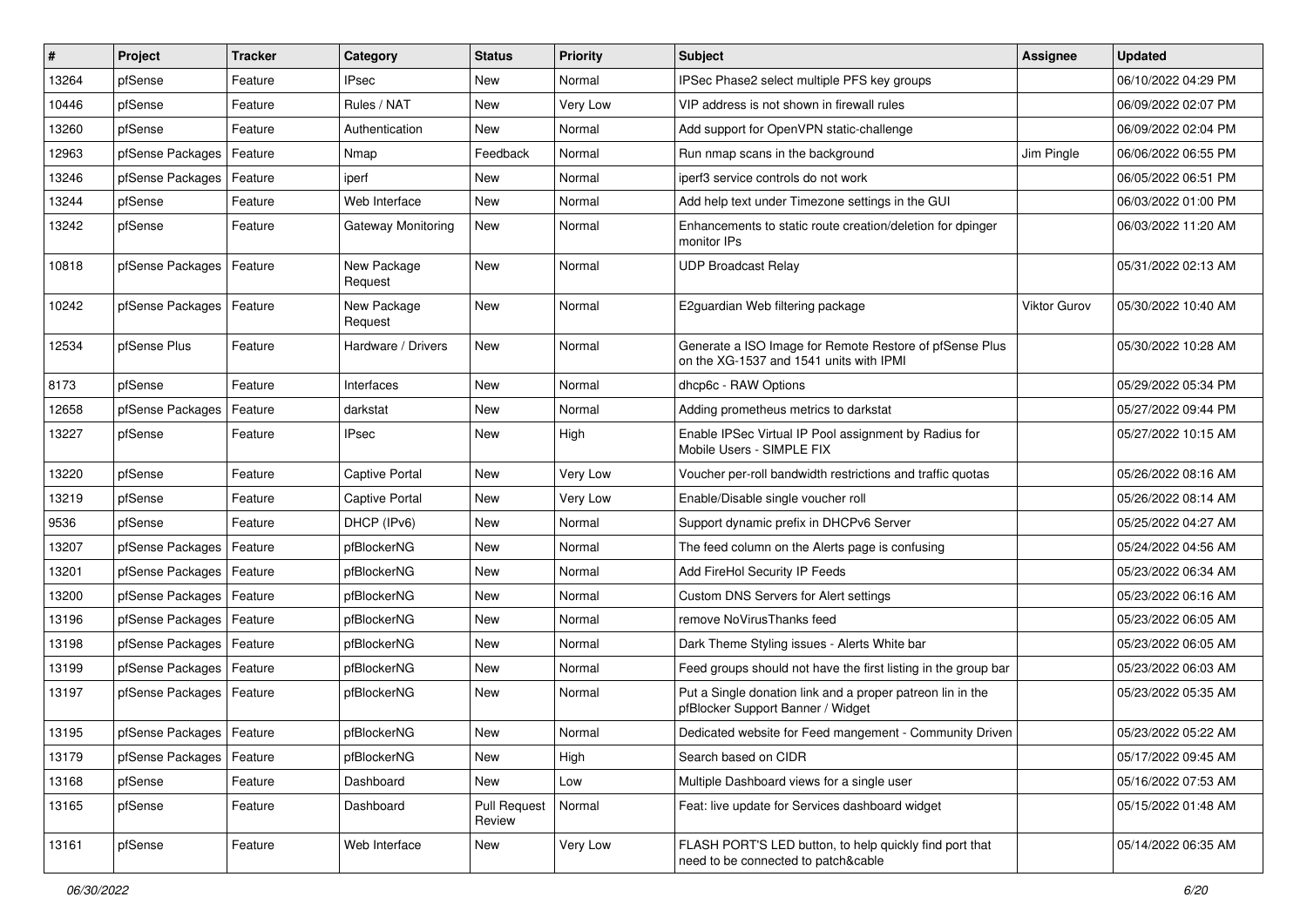| #     | Project                    | <b>Tracker</b> | Category                | <b>Status</b>                 | <b>Priority</b> | <b>Subject</b>                                                                      | Assignee            | <b>Updated</b>      |
|-------|----------------------------|----------------|-------------------------|-------------------------------|-----------------|-------------------------------------------------------------------------------------|---------------------|---------------------|
| 13160 | pfSense Packages           | Feature        | Status Monitoring       | <b>Pull Request</b><br>Review | Normal          | Option to sort monitoring graph views                                               |                     | 05/13/2022 12:06 PM |
| 13135 | pfSense Packages           | Feature        | pfBlockerNG             | <b>New</b>                    | Normal          | Add dibdot DoH-IP-blocklists feeds                                                  | <b>Viktor Gurov</b> | 05/08/2022 01:50 AM |
| 13138 | pfSense Packages           | Feature        | pfBlockerNG             | <b>New</b>                    | Normal          | DNS over HTTPS/TLS Blocking should be removed from<br>SafeSearch                    |                     | 05/07/2022 02:52 AM |
| 13137 | pfSense Packages           | Feature        | pfBlockerNG             | New                           | Normal          | ckuethe/doh-blocklist.txt add to DoH feeds                                          |                     | 05/07/2022 02:39 AM |
| 13136 | pfSense Packages           | Feature        | pfBlockerNG             | New                           | Normal          | Add crypt0rr DNS-over-HTTPS (DOH) provider list feeds                               |                     | 05/07/2022 02:27 AM |
| 13063 | pfSense Packages           | Feature        | Cellular                | <b>Pull Request</b><br>Review | Normal          | Cellular package shall support more modems and NMEA<br>port                         |                     | 05/06/2022 02:38 PM |
| 13096 | pfSense Packages   Feature |                | Snort                   | Feedback                      | Normal          | Improve robustness of Snort Rules Update Log size<br>limitation logic               | <b>Bill Meeks</b>   | 04/25/2022 12:22 PM |
| 13094 | pfSense                    | Feature        | Packet Capture          | <b>Pull Request</b><br>Review | Normal          | Allow packet capture filtering in tagged packets                                    | Marcos<br>Mendoza   | 04/24/2022 06:06 PM |
| 13091 | pfSense                    | Feature        | OpenVPN                 | New                           | Normal          | RFE: Ability to specify the order of OpenVPN Authentication<br>servers              |                     | 04/22/2022 04:30 PM |
| 13085 | pfSense                    | Feature        | OpenVPN                 | <b>Pull Request</b><br>Review | Normal          | OpenVPN: expose NBDD servers in GUI + fix GUI bugs                                  | Jim Pingle          | 04/22/2022 11:09 AM |
| 9721  | pfSense Packages   Feature |                | Squid                   | Feedback                      | Normal          | add squidclient -h 127.0.0.1 mgr:info output to Diagnostics<br>Squid and status.php | <b>Viktor Gurov</b> | 04/22/2022 02:21 AM |
| 9982  | pfSense Packages           | Feature        | Squid                   | Feedback                      | Normal          | basic Idap auth TLS connection                                                      | <b>Viktor Gurov</b> | 04/22/2022 02:21 AM |
| 10779 | pfSense Packages   Feature |                | haproxy                 | Feedback                      | Normal          | HAProxy SSL/TLS Compatibility Mode                                                  | <b>Viktor Gurov</b> | 04/22/2022 02:20 AM |
| 10871 | pfSense Packages           | Feature        | FreeRADIUS              | Feedback                      | Normal          | Extra time period counters for SQL backend                                          | <b>Viktor Gurov</b> | 04/22/2022 02:19 AM |
| 10908 | pfSense Packages           | Feature        | FreeRADIUS              | Feedback                      | Normal          | FreeRADIUS server certificate not using full CA chain                               | <b>Viktor Gurov</b> | 04/22/2022 02:19 AM |
| 10796 | pfSense Packages           | Feature        | Cellular                | Feedback                      | Normal          | Huawei ME909u-521 support                                                           |                     | 04/21/2022 12:40 PM |
| 9916  | pfSense Packages           | Feature        | <b>BIND</b>             | Feedback                      | Normal          | Check allow-transfer in custom option when the zone is<br>slave                     |                     | 04/21/2022 12:40 PM |
| 9762  | pfSense Packages           | Feature        | Squid                   | Feedback                      | Normal          | Squid Reverse Proxy Change redir domain(s) to use regex                             |                     | 04/21/2022 12:40 PM |
| 10909 | pfSense Packages           | Feature        | PIMD                    | New                           | Normal          | #define MAXVIFS 32 to 64                                                            |                     | 04/21/2022 12:39 PM |
| 9544  | pfSense                    | Feature        | Routing                 | New                           | Normal          | Enable RADIX MPATH                                                                  |                     | 04/21/2022 12:39 PM |
| 9165  | pfSense                    | Feature        | Authentication          | New                           | Normal          | only IPs can be added to sshquard whitelist                                         |                     | 04/21/2022 12:39 PM |
| 10297 | pfSense Packages   Feature |                | FreeRADIUS              | Assigned                      | Normal          | IPv6 user attributes                                                                |                     | 04/21/2022 12:39 PM |
| 5510  | pfSense                    | Feature        | Package System          | New                           | Normal          | Need a simple way to enable/disable package-installed<br>services                   |                     | 04/21/2022 12:39 PM |
| 5074  | pfSense                    | Feature        | Upgrade                 | New                           | Normal          | Standard release notes URLs to facilitate GUI viewing<br>before upgrade             |                     | 04/21/2022 12:39 PM |
| 946   | pfSense                    | Feature        | <b>IPsec</b>            | New                           | Normal          | Allow aliases to be used to define IPsec phase 2 networks                           |                     | 04/21/2022 12:39 PM |
| 790   | pfSense                    | Feature        | <b>Operating System</b> | New                           | Normal          | Advanced options for dnsclient (resolv.conf)                                        |                     | 04/21/2022 12:39 PM |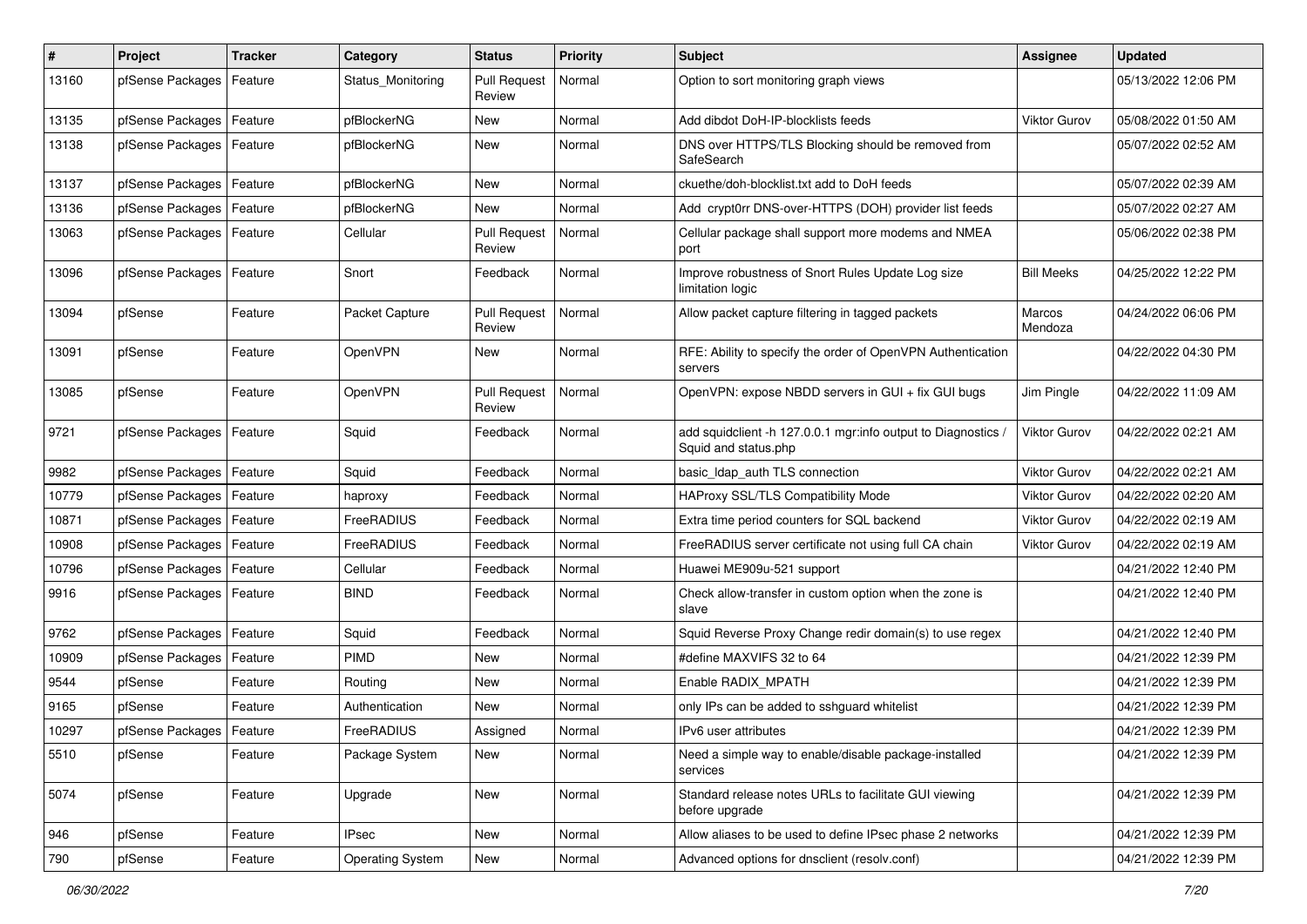| #     | Project                    | Tracker | Category                        | <b>Status</b>                 | Priority | <b>Subject</b>                                                                              | Assignee            | <b>Updated</b>      |
|-------|----------------------------|---------|---------------------------------|-------------------------------|----------|---------------------------------------------------------------------------------------------|---------------------|---------------------|
| 1337  | pfSense                    | Feature | Interfaces                      | Assigned                      | Normal   | VLANs with different MAC address than parent interface                                      |                     | 04/21/2022 12:39 PM |
| 13072 | pfSense                    | Feature | <b>Traffic Shaper</b><br>(ALTQ) | <b>Pull Request</b><br>Review | Very Low | Matching background/font colors of queue values with dark<br>theme.                         |                     | 04/19/2022 07:32 AM |
| 2358  | pfSense                    | Feature | Rules / NAT                     | <b>New</b>                    | Normal   | NAT64 Support                                                                               |                     | 04/16/2022 06:52 PM |
| 13054 | pfSense                    | Feature | Package System                  | <b>New</b>                    | Normal   | Package plugin hook for web server configuration stanzas                                    | Jim Pingle          | 04/12/2022 03:04 PM |
| 12522 | pfSense                    | Feature | OpenVPN                         | <b>New</b>                    | Very Low | More flexible Client-Specific Override options for controlling<br>options pushed to clients |                     | 04/11/2022 03:11 PM |
| 13044 | pfSense Packages           | Feature | Mail report                     | <b>New</b>                    | Normal   | Customized reporting                                                                        |                     | 04/11/2022 09:22 AM |
| 13039 | pfSense Packages           | Feature | AWS VPC                         | <b>New</b>                    | Normal   | Handle transit gateway VPNs in the AWS VPN wizard                                           |                     | 04/11/2022 07:31 AM |
| 12524 | pfSense Plus               | Feature | <b>Operating System</b>         | <b>New</b>                    | Normal   | OpenSSL QAT Engine                                                                          |                     | 04/10/2022 02:54 AM |
| 13017 | pfSense                    | Feature | Packet Capture                  | New                           | Normal   | Packet capture: add preview results while capture is running                                |                     | 04/09/2022 11:08 AM |
| 9833  | pfSense Packages   Feature |         | <b>ACME</b>                     | <b>New</b>                    | Normal   | ACME: add ability to use custom ACME server                                                 |                     | 04/07/2022 11:31 AM |
| 13009 | pfSense                    | Feature | OpenVPN                         | <b>New</b>                    | Normal   | Add option for multiple remote addresses to OpenVPN<br>Client                               |                     | 03/31/2022 12:42 PM |
| 1826  | pfSense                    | Feature | PPPoE Server                    | <b>New</b>                    | Normal   | PPPoE server IPv6 support                                                                   |                     | 03/25/2022 04:25 PM |
| 7783  | pfSense                    | Feature | <b>Operating System</b>         | <b>New</b>                    | Normal   | Support for hosting VMs on pfSense using bhyve                                              |                     | 03/25/2022 11:53 AM |
| 12882 | pfSense Packages           | Feature | pfBlockerNG                     | Feedback                      | Normal   | Add the option to specify CURLOPT_INTERFACE in<br>pfBlockerNG IPv4/IPv6 lists               |                     | 03/24/2022 11:16 AM |
| 12863 | pfSense                    | Feature | Authentication                  | New                           | Very Low | dynamically tune sha512crypt rounds                                                         | Jim Pingle          | 03/19/2022 12:53 PM |
| 11732 | pfSense Plus               | Feature | Hardware / Drivers              | <b>New</b>                    | Normal   | Add VXLAN Support to pfSense Plus                                                           |                     | 03/15/2022 02:35 AM |
| 12932 | pfSense Packages           | Feature | pfBlockerNG                     | <b>New</b>                    | High     | pfblockerng per user whitelist                                                              |                     | 03/11/2022 11:08 AM |
| 855   | pfSense                    | Feature | Multi-WAN                       | <b>New</b>                    | Normal   | Ability to selectively kill states on gateways recovery                                     |                     | 03/11/2022 08:30 AM |
| 12918 | pfSense Packages   Feature |         | pfBlockerNG                     | New                           | Normal   | pfBlockerNG-devel changes from xmlrpc sync do not take<br>effect immediately                |                     | 03/07/2022 02:29 PM |
| 12909 | pfSense Packages           | Feature | Suricata                        | <b>New</b>                    | Normal   | Convert Suricata GeoIP Lookup feature on ALERTS tab to<br>use local GeoIP2 database         | Viktor Gurov        | 03/07/2022 08:28 AM |
| 12903 | pfSense                    | Feature | <b>Notifications</b>            | New                           | Normal   | alternative authentication methods for email notifications?                                 |                     | 03/07/2022 07:52 AM |
| 11827 | pfSense Packages           | Feature | <b>ACME</b>                     | <b>New</b>                    | Normal   | Please include acme deploy folder/scripts                                                   |                     | 03/06/2022 04:31 AM |
| 5922  | pfSense                    | Feature | <b>SNMP</b>                     | <b>New</b>                    | Normal   | SNMP - enable SNMP v3 functionality                                                         | <b>Viktor Gurov</b> | 03/02/2022 02:40 PM |
| 11879 | pfSense Packages   Feature |         | <b>ACME</b>                     | Feedback                      | Normal   | Add support for SSL.com ACME server                                                         | Jim Pingle          | 03/02/2022 02:03 PM |
| 12889 | pfSense Packages   Feature |         | <b>FRR</b>                      | New                           | Normal   | FRR GUI add set ipv6 next-hop global                                                        |                     | 03/02/2022 06:10 AM |
| 4632  | pfSense                    | Feature | <b>Operating System</b>         | New                           | Normal   | Support for Multipath TCP (MPTCP)                                                           | Jim Thompson        | 03/01/2022 05:39 AM |
| 12874 | pfSense                    | Feature | OpenVPN                         | New                           | Normal   | OpenVPN RADIUS Framed-Pool                                                                  |                     | 02/25/2022 02:24 PM |
| 12860 | pfSense Packages   Feature |         | New Package<br>Request          | New                           | Normal   | add mmc-utils package to all images                                                         |                     | 02/24/2022 07:18 AM |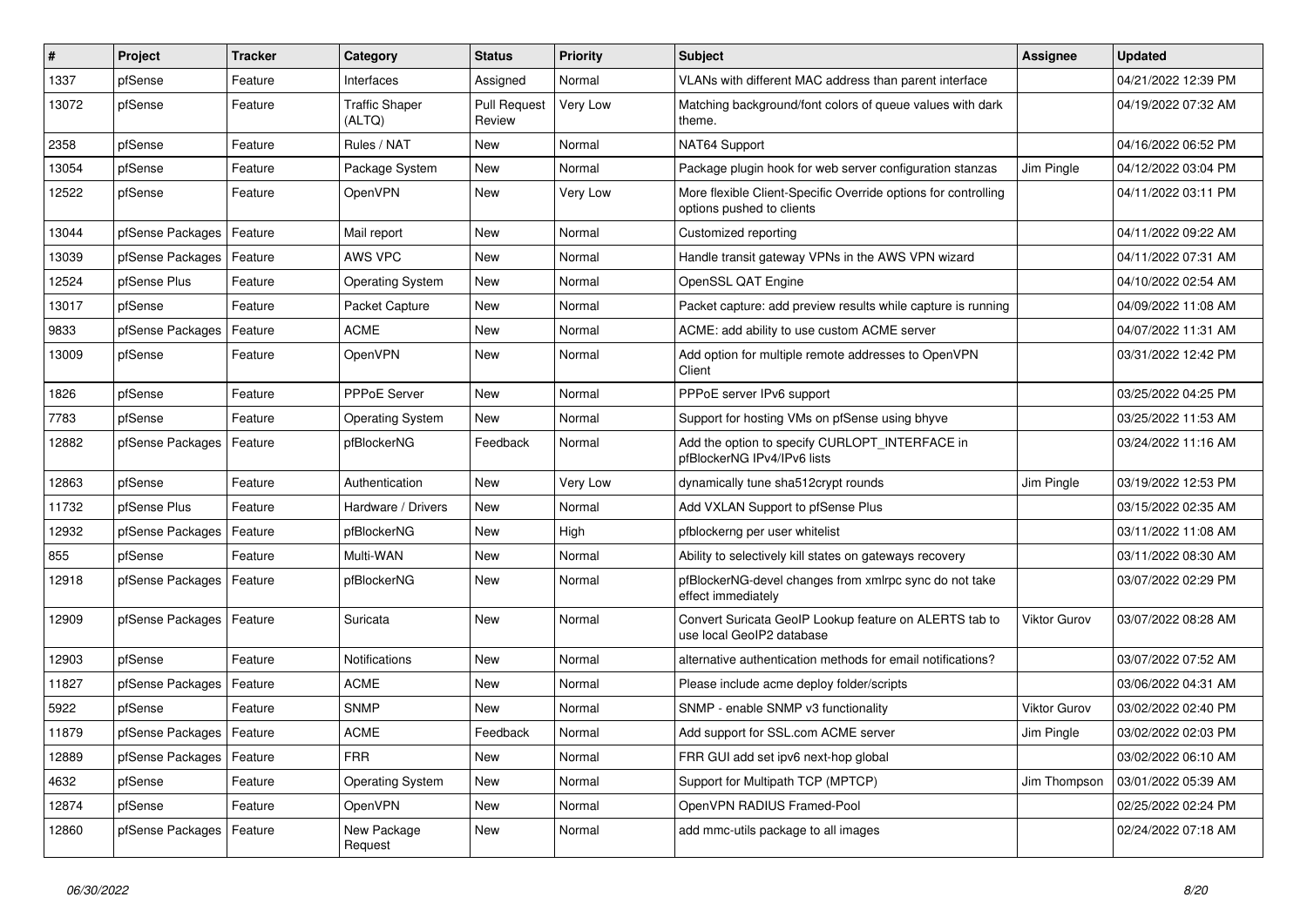| ∦     | Project                    | <b>Tracker</b> | Category               | <b>Status</b> | <b>Priority</b> | <b>Subject</b>                                                                                                | Assignee            | <b>Updated</b>      |
|-------|----------------------------|----------------|------------------------|---------------|-----------------|---------------------------------------------------------------------------------------------------------------|---------------------|---------------------|
| 12859 | pfSense Packages           | Feature        | Zabbix                 | <b>New</b>    | Normal          | Add Zabbix 6.0 LTS (agent and proxy) packages                                                                 |                     | 02/23/2022 07:11 AM |
| 12832 | pfSense Plus               | Feature        | Hardware / Drivers     | New           | Very Low        | 6100 configurable Blinking Blue LED                                                                           |                     | 02/22/2022 07:30 AM |
| 12553 | pfSense                    | Feature        | Backup / Restore       | <b>New</b>    | Normal          | Auto Config Backup: Allow selecting multiple backups for<br>deletion                                          |                     | 02/22/2022 04:27 AM |
| 12848 | pfSense                    | Feature        | Dynamic DNS            | New           | Normal          | Evaluation of the DynDNS "Result Match" string                                                                |                     | 02/22/2022 02:01 AM |
| 12813 | pfSense                    | Feature        | Installer              | New           | Low             | Recover extra data in the installer                                                                           |                     | 02/17/2022 07:52 AM |
| 10395 | pfSense                    | Feature        | Dashboard              | <b>New</b>    | Low             | Add Dashboard System Information support for more PC<br>Engines APU boards                                    |                     | 02/17/2022 01:02 AM |
| 12812 | pfSense Packages           | Feature        | arpwatch               | <b>New</b>    | Normal          | Would it be helpful if the FreeBSD net-mgmt/arpwatch port<br>had an option to use mail/dma for mail delivery? |                     | 02/16/2022 06:09 PM |
| 11931 | pfSense Packages           | Feature        | <b>ACME</b>            | <b>New</b>    | Normal          | Add support for validating a domain's ownership via Google<br>Cloud Cloud DNS                                 |                     | 02/15/2022 03:18 AM |
| 12789 | pfSense Packages           | Feature        | <b>ACME</b>            | New           | Very Low        | Show expiration date of certificates in the ACME package<br>list                                              |                     | 02/14/2022 09:20 AM |
| 12329 | pfSense Packages           | Feature        | Avahi                  | <b>New</b>    | Normal          | Add optional floating firewall rules for IPv4 and IPv6                                                        |                     | 02/09/2022 04:43 PM |
| 10466 | pfSense Packages           | Feature        | Suricata               | <b>New</b>    | Low             | Add checkbox to Suricata blocked host view to resolve all<br>resolvable IP's automatically                    |                     | 02/02/2022 06:04 PM |
| 12748 | pfSense Packages   Feature |                | Suricata               | <b>New</b>    | Normal          | Suricata blocked page timestamp breakout to it's own<br>sortable column                                       |                     | 02/01/2022 12:06 PM |
| 12746 | pfSense                    | Feature        | Interfaces             | <b>New</b>    | High            | IPoE feature for WAN interface                                                                                |                     | 02/01/2022 01:42 AM |
| 12656 | pfSense Packages           | Feature        | New Package<br>Request | New           | Normal          | <b>NextDNS</b>                                                                                                |                     | 01/31/2022 01:50 AM |
| 12736 | pfSense Packages           | Feature        | pfBlockerNG            | <b>New</b>    | Low             | Allow custom cron intervals                                                                                   |                     | 01/30/2022 08:55 PM |
| 9700  | pfSense Packages           | Feature        | Squid                  | Feedback      | Normal          | Secure Squid HTTPS Proxy                                                                                      |                     | 01/25/2022 06:39 PM |
| 12281 | pfSense Packages           | Feature        | <b>Nut</b>             | <b>New</b>    | Normal          | Add support for Telegram/Pushover notifications                                                               | <b>Viktor Gurov</b> | 01/24/2022 07:25 AM |
| 12711 | pfSense Packages           | Feature        | Telegraf               | <b>New</b>    | Normal          | Add InfluxDB V2 support                                                                                       |                     | 01/21/2022 02:54 AM |
| 10843 | pfSense                    | Feature        | Authentication         | <b>New</b>    | Normal          | Allow user manager settings to specify multiple<br>authentication servers                                     |                     | 01/13/2022 07:22 AM |
| 12679 | pfSense                    | Feature        | Interfaces             | <b>New</b>    | Normal          | Remind user to update DHCPv6 range when changing<br>interface IPv6 prefix                                     |                     | 01/12/2022 07:36 AM |
| 12676 | pfSense                    | Feature        | Rules / NAT            | <b>New</b>    | Normal          | Add the Tagged option on the Port Forward rules edit page                                                     |                     | 01/11/2022 05:52 AM |
| 12665 | pfSense                    | Feature        | Rules / NAT            | <b>New</b>    | Normal          | Ability to add custom pf rules from the GUI                                                                   |                     | 01/07/2022 09:30 AM |
| 4242  | pfSense                    | Feature        | Authentication         | New           | Normal          | Two Factor or OTP Authentication for Admin Interface                                                          |                     | 01/04/2022 12:07 PM |
| 11927 | pfSense                    | Feature        | DHCP (IPv4)            | Feedback      | Normal          | Allow DHCP not to serve a gateway - small fix                                                                 |                     | 01/03/2022 04:17 PM |
| 7626  | pfSense                    | Feature        | Interfaces             | <b>New</b>    | Normal          | Add IPoE support for WAN                                                                                      |                     | 01/01/2022 12:31 AM |
| 11130 | pfSense Packages   Feature |                | <b>FRR</b>             | Feedback      | Normal          | FRR RIP support                                                                                               | Jim Pingle          | 12/31/2021 04:19 PM |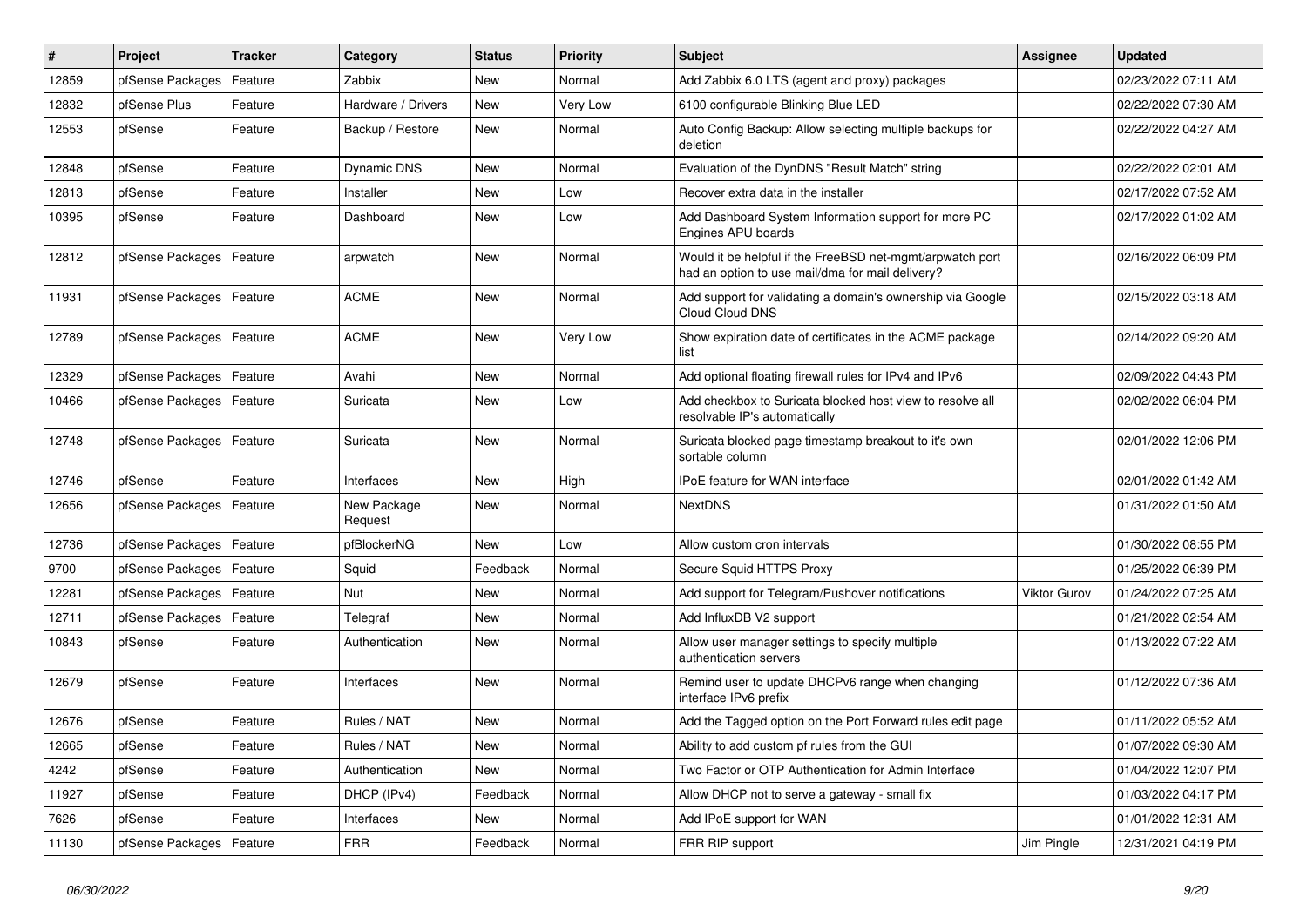| $\pmb{\#}$ | Project                    | <b>Tracker</b> | Category                | <b>Status</b>                 | <b>Priority</b> | <b>Subject</b>                                                                              | Assignee              | <b>Updated</b>      |
|------------|----------------------------|----------------|-------------------------|-------------------------------|-----------------|---------------------------------------------------------------------------------------------|-----------------------|---------------------|
| 6651       | pfSense Packages           | Feature        | <b>FRR</b>              | Feedback                      | Normal          | Loopback interfaces                                                                         | Christian<br>McDonald | 12/25/2021 02:42 PM |
| 10732      | pfSense                    | Feature        | High Availability       | <b>New</b>                    | Very Low        | Warning banner for secondary HA node                                                        |                       | 12/23/2021 03:34 AM |
| 12513      | pfSense Packages           | Feature        | WireGuard               | New                           | Normal          | WireGuard Utilization Status (Beyond Active Connection)                                     | Christian<br>McDonald | 12/22/2021 08:40 PM |
| 12473      | pfSense                    | Feature        | <b>IPsec</b>            | <b>New</b>                    | Normal          | Allow user adjustment of IPsec Keep Alive periodic checks                                   |                       | 12/22/2021 05:59 AM |
| 11588      | pfSense                    | Feature        | WireGuard               | <b>New</b>                    | Low             | Automatically suggest next IP address in Wireguard<br>interface subnet when creating a peer |                       | 12/22/2021 03:35 AM |
| 12625      | pfSense                    | Feature        | Logging                 | New                           | Normal          | Granular logging options for default firewall rules.                                        |                       | 12/21/2021 06:39 PM |
| 12602      | pfSense                    | Feature        | Dynamic DNS             | <b>New</b>                    | Normal          | DHCPv6 should allow DDNS Client updates for hosts                                           |                       | 12/15/2021 11:00 AM |
| 12600      | pfSense                    | Feature        | Aliases / Tables        | <b>New</b>                    | Normal          | allow custom mask for a network alias created from a FQDN                                   |                       | 12/15/2021 10:50 AM |
| 12091      | pfSense                    | Feature        | Authentication          | New                           | Normal          | RFE: Add support for sssd authentication                                                    |                       | 12/10/2021 04:55 PM |
| 12573      | pfSense Packages           | Feature        | New Package<br>Request  | New                           | Normal          | Dashboard widget with external connection map                                               | aleksei<br>prokofiev  | 12/07/2021 07:38 AM |
| 12564      | pfSense                    | Feature        | Aliases / Tables        | New                           | Low             | add column to show that an Alias is in use by or not                                        |                       | 12/04/2021 07:25 PM |
| 12551      | pfSense                    | Feature        | <b>DNS Resolver</b>     | New                           | Low             | Add ability to set DNS resolver search domain list                                          |                       | 12/01/2021 11:18 AM |
| 10462      | pfSense Packages           | Feature        | <b>LCDProc</b>          | <b>Pull Request</b><br>Review | Normal          | CPU Temp Screen                                                                             |                       | 11/29/2021 08:28 AM |
| 12248      | pfSense                    | Feature        | Package System          | <b>New</b>                    | Low             | Package Update Availability Notification                                                    |                       | 11/28/2021 10:02 AM |
| 11210      | pfSense Packages           | Feature        | Suricata                | Feedback                      | Normal          | 3rd party rulesets                                                                          | <b>Viktor Gurov</b>   | 11/24/2021 04:21 AM |
| 10404      | pfSense                    | Feature        | <b>NTPD</b>             | <b>New</b>                    | Normal          | Consider using chrony for NTP services                                                      |                       | 11/23/2021 06:59 PM |
| 4128       | pfSense                    | Feature        | <b>Notifications</b>    | New                           | Normal          | Email notification webgui configuration                                                     |                       | 11/18/2021 12:48 PM |
| 12526      | pfSense Packages           | Feature        | WireGuard               | <b>New</b>                    | Normal          | <b>WireGuard Widget</b>                                                                     | Christian<br>McDonald | 11/17/2021 07:15 AM |
| 12525      | pfSense Packages           | Feature        | WireGuard               | <b>New</b>                    | Normal          | WireGuard Tunnel restore configuration                                                      | Christian<br>McDonald | 11/17/2021 07:15 AM |
| 4688       | pfSense                    | Feature        | <b>IPsec</b>            | New                           | Normal          | Missing TFC Traffic Flow Confidentiality support                                            |                       | 11/15/2021 12:27 PM |
| 12521      | pfSense                    | Feature        | <b>Operating System</b> | <b>New</b>                    | Very Low        | Add the BBR2, QUIC, RACK Congestion Control (CC)<br>protocols                               |                       | 11/15/2021 07:40 AM |
| 12520      | pfSense Packages           | Feature        | Squid                   | <b>New</b>                    | High            | [Squid] - Allow or Deny Mappings from IP/Host/GeoIP<br>sources                              |                       | 11/12/2021 02:13 PM |
| 12502      | pfSense Packages           | Feature        | syslog-ng               | New                           | Normal          | Syslog-ng Configuration Library (scl) missing                                               |                       | 11/02/2021 06:06 PM |
| 12495      | pfSense                    | Feature        | Dynamic DNS             | <b>Pull Request</b><br>Review | Normal          | DynDNS: add deSEC IPv4&v6 simultaneos update                                                | Lukas Wiest           | 11/01/2021 08:53 AM |
| 12494      | pfSense                    | Feature        | Dynamic DNS             | <b>Pull Request</b><br>Review | Normal          | DynDNS: make simultaneous update of IP and LegacyIP<br>possible                             | <b>Lukas Wiest</b>    | 11/01/2021 08:52 AM |
| 12491      | pfSense Packages   Feature |                | squidguard              | New                           | Normal          | squidguard: allow multiple regex                                                            |                       | 10/28/2021 03:30 PM |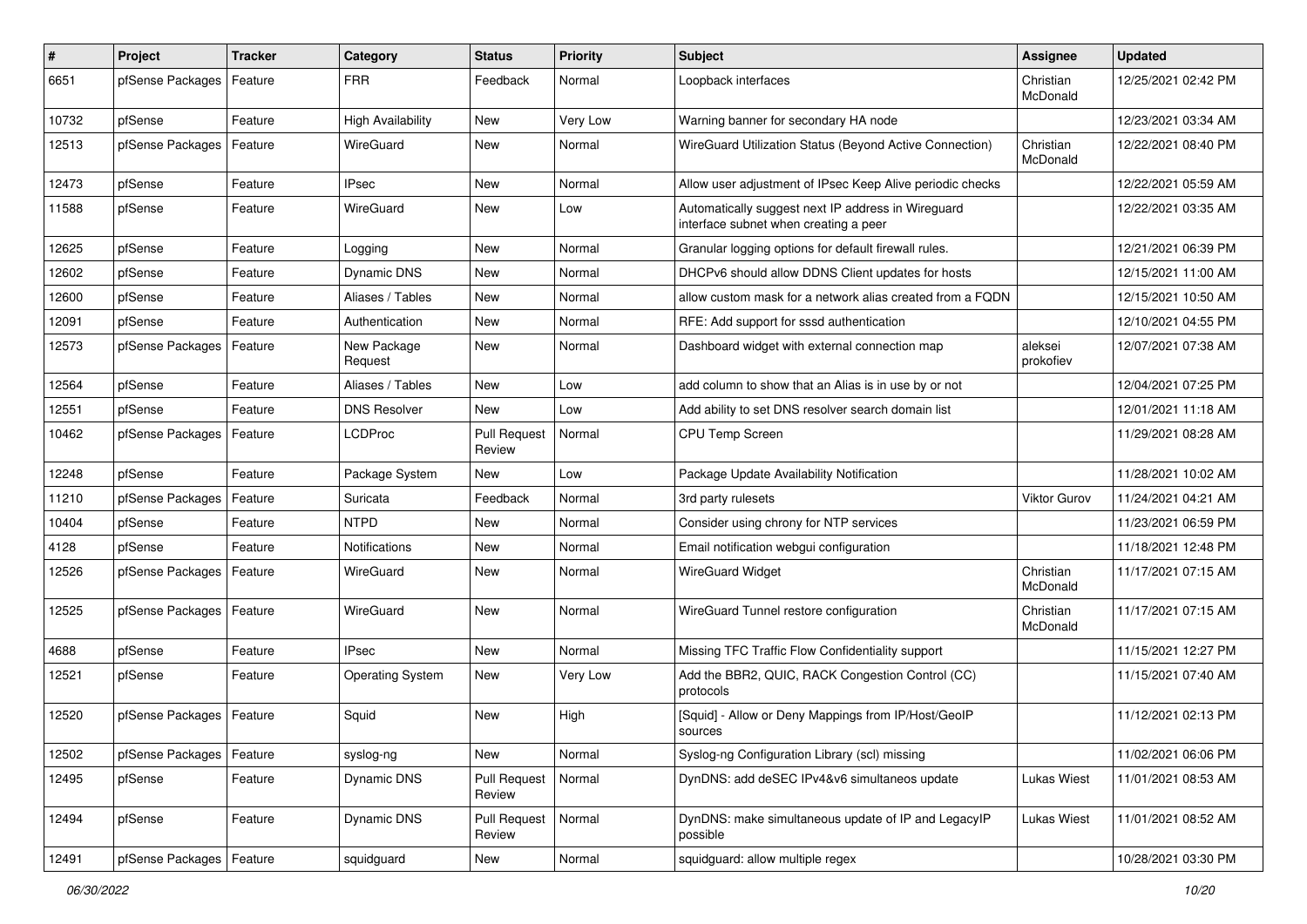| #     | Project                    | <b>Tracker</b> | Category               | <b>Status</b>                 | <b>Priority</b> | <b>Subject</b>                                                                                            | <b>Assignee</b>     | <b>Updated</b>      |
|-------|----------------------------|----------------|------------------------|-------------------------------|-----------------|-----------------------------------------------------------------------------------------------------------|---------------------|---------------------|
| 11440 | pfSense                    | Feature        | Web Interface          | New                           | Low             | Expand collapsed sections by clicking anywhere on header                                                  |                     | 10/28/2021 01:35 PM |
| 11163 | pfSense Packages   Feature |                | <b>ACME</b>            | <b>Pull Request</b><br>Review | Normal          | Preferred Chain option                                                                                    |                     | 10/18/2021 09:10 AM |
| 12462 | pfSense Packages           | Feature        | Telegraf               | <b>Pull Request</b><br>Review | Normal-package  | Telegraf: Add "devfs" to ignore fs                                                                        | Offstage Roller     | 10/18/2021 09:03 AM |
| 12465 | pfSense Packages           | Feature        | haproxy                | <b>New</b>                    | Normal          | Add forwardfor advanced usecases                                                                          |                     | 10/16/2021 07:35 PM |
| 9617  | pfSense                    | Feature        | PPP Interfaces         | New                           | Normal          | PPPoE Static IP Configuration in GUI                                                                      |                     | 10/15/2021 08:52 PM |
| 12458 | pfSense                    | Feature        | Authentication         | <b>New</b>                    | Normal          | Use "unixHomeDirectory" instead of "homeDirectory" when<br>LDAP authentication server is Active Directory |                     | 10/15/2021 08:18 AM |
| 9798  | pfSense Packages   Feature |                | pfBlockerNG            | <b>New</b>                    | Normal          | add ipv4 and ipv6 dnscrypt-resolvers feeds                                                                |                     | 10/14/2021 09:48 AM |
| 9633  | pfSense                    | Feature        | PPPoE Server           | New                           | Normal          | PPPoE/L2TP Server Status Page                                                                             |                     | 10/09/2021 12:05 PM |
| 10739 | pfSense Packages           | Feature        | haproxy                | Feedback                      | Normal          | Update HAproxy-devel package to 2.2 and HAproxy to 2.0                                                    | <b>Viktor Gurov</b> | 10/03/2021 03:53 PM |
| 12370 | pfSense                    | Feature        | Rules / NAT            | <b>New</b>                    | Low             | Add limiters to Queue column on firewall rule list                                                        |                     | 09/14/2021 07:37 AM |
| 12300 | pfSense                    | Feature        | Hardware / Drivers     | New                           | Normal          | Add Aquantia Atlantic driver to pfsense                                                                   |                     | 09/14/2021 06:49 AM |
| 12369 | pfSense Packages           | Feature        | Mail report            | New                           | Low             | Skip If No Content issue                                                                                  |                     | 09/14/2021 06:40 AM |
| 11295 | pfSense Packages           | Feature        | pfBlockerNG            | Feedback                      | Normal          | DNSBL IDN support                                                                                         | <b>Viktor Gurov</b> | 09/10/2021 11:33 AM |
| 12358 | pfSense Packages           | Feature        | pfBlockerNG            | New                           | Normal          | IP List Copy/Import/Export                                                                                |                     | 09/09/2021 01:56 PM |
| 12343 | pfSense                    | Feature        | Diagnostics            | <b>New</b>                    | Low             | Real time traffic monitoring                                                                              |                     | 09/06/2021 01:26 PM |
| 9857  | pfSense                    | Feature        | <b>IPsec</b>           | New                           | Normal          | IPsec Down/Up SMTP Notifications                                                                          |                     | 08/31/2021 08:07 AM |
| 12308 | pfSense Packages   Feature |                | New Package<br>Request | <b>New</b>                    | Normal          | Dynamicaly Update Firewall Aliases from OpenVPN LDAP<br>Group membership of the connected user            |                     | 08/27/2021 12:51 AM |
| 12292 | pfSense Packages           | Feature        | Suricata               | Feedback                      | Normal          | GeoIP look on the Alerts, Blocked and Files pages                                                         | <b>Viktor Gurov</b> | 08/23/2021 08:16 AM |
| 12285 | pfSense Packages           | Feature        | Suricata               | In Progress                   | Normal          | Add more EVE Logged Traffic protocols                                                                     | <b>Viktor Gurov</b> | 08/20/2021 08:22 AM |
| 10872 | pfSense Packages           | Feature        | Suricata               | Feedback                      | Normal          | Add adjustable notification for Severity Alert                                                            | <b>Viktor Gurov</b> | 08/20/2021 07:52 AM |
| 9852  | pfSense Packages           | Feature        | Suricata               | Feedback                      | Normal          | show File-Store directory listing                                                                         | Viktor Gurov        | 08/20/2021 07:52 AM |
| 6776  | pfSense                    | Feature        | Rules / NAT            | New                           | Normal          | Allow disabling of "filter rule association" by default                                                   |                     | 08/17/2021 10:56 AM |
| 12190 | pfSense                    | Feature        | Rules / NAT            | New                           | Normal          | Add ability to reference ipv6 prefix in firewall rules and<br>aliases                                     |                     | 08/05/2021 01:47 PM |
| 8794  | pfSense                    | Feature        | <b>NTPD</b>            | <b>New</b>                    | Normal          | NTP authentiction                                                                                         | Tod L               | 08/05/2021 01:20 AM |
| 12179 | pfSense Packages   Feature |                | qemu-guest-agent       | New                           | Normal          | QEMU package                                                                                              |                     | 07/30/2021 08:02 AM |
| 11410 | pfSense Packages   Feature |                | New Package<br>Request | New                           | Normal          | adding bpytop (former Bashtop)                                                                            |                     | 07/26/2021 12:33 PM |
| 8520  | pfSense                    | Feature        | Interfaces             | New                           | Normal          | Option to auto-renew DHCP on interface with an offline<br>gateway or marked as down                       |                     | 07/20/2021 11:00 AM |
| 12121 | pfSense                    | Feature        | OpenVPN                | New                           | Normal          | Wider "local network(s)" fields in OpenVPN server<br>configuration                                        |                     | 07/19/2021 07:37 AM |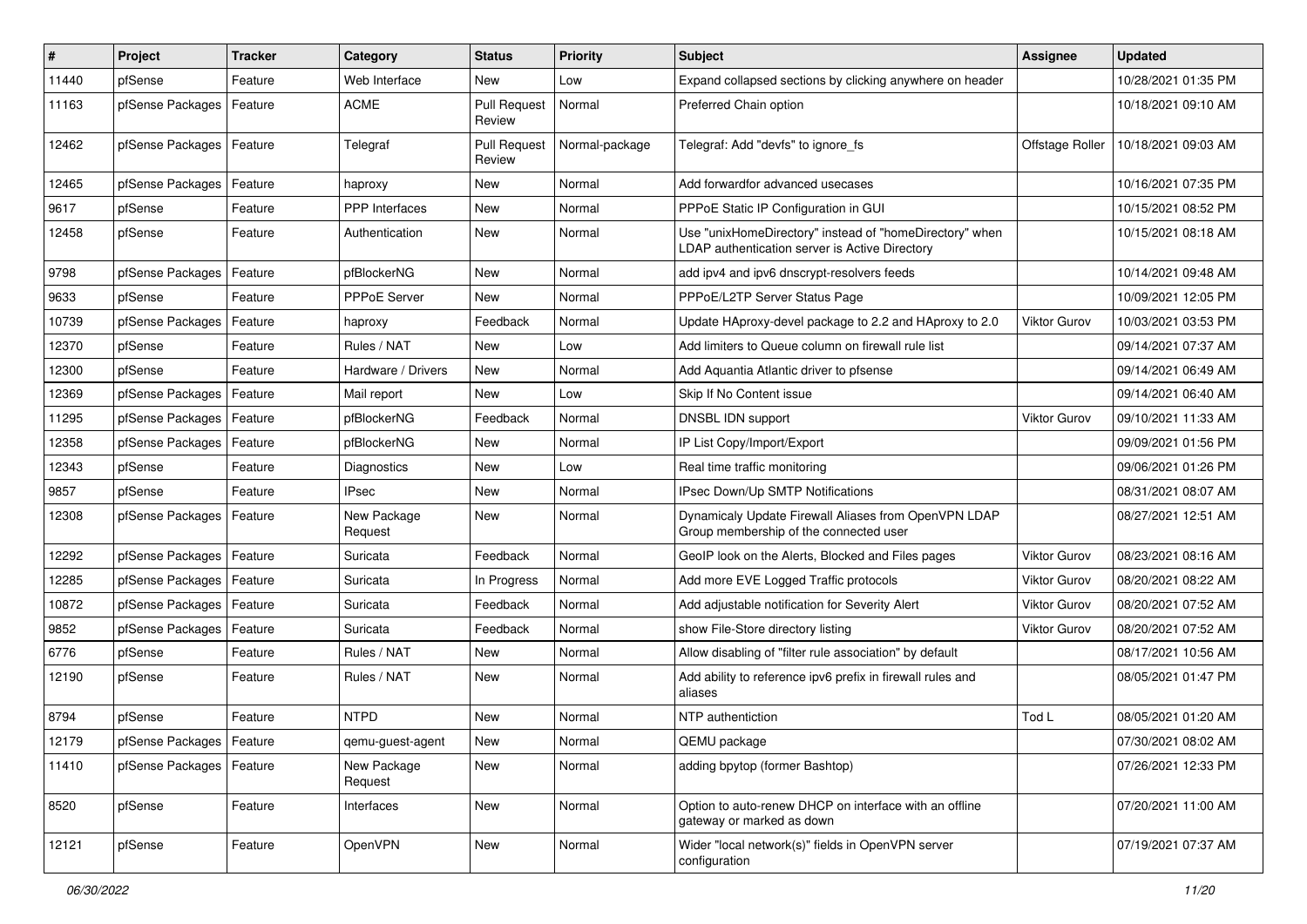| $\sharp$ | <b>Project</b>             | <b>Tracker</b> | Category                    | <b>Status</b> | <b>Priority</b> | <b>Subject</b>                                                                                 | <b>Assignee</b> | <b>Updated</b>      |
|----------|----------------------------|----------------|-----------------------------|---------------|-----------------|------------------------------------------------------------------------------------------------|-----------------|---------------------|
| 12139    | pfSense                    | Feature        | <b>DNS Forwarder</b>        | <b>New</b>    | Normal          | Add support in for specifying a DNSMASQ configuration file                                     |                 | 07/16/2021 09:45 PM |
| 12120    | pfSense                    | Feature        | <b>DHCP Relay</b>           | <b>New</b>    | Normal          | Permit several sets of destination DHCP servers in DHCP<br>relay                               |                 | 07/11/2021 05:41 PM |
| 6738     | pfSense                    | Feature        | Web Interface               | <b>New</b>    | Normal          | GUI Action Buttons replicated to the top of the List                                           |                 | 07/10/2021 01:04 PM |
| 10290    | pfSense                    | Feature        | Aliases / Tables            | <b>New</b>    | Very Low        | Firewall Aliases Add button on top of list                                                     |                 | 07/10/2021 01:03 PM |
| 11956    | pfSense                    | Feature        | Web Interface               | <b>New</b>    | Normal          | add" button in the top of pages with many user-added items                                     |                 | 07/10/2021 01:01 PM |
| 11165    | pfSense Packages           | Feature        | OpenVPN Client<br>Export    | <b>New</b>    | Very Low        | OpenVPN Exporter - Allow for name customization                                                |                 | 07/10/2021 12:58 PM |
| 628      | pfSense                    | Feature        | Web Interface               | <b>New</b>    | Low             | Ability to specify listen IP address of management services<br>(SSH, web interface)            |                 | 07/09/2021 01:21 PM |
| 12097    | pfSense Packages           | Feature        | pfBlockerNG                 | <b>New</b>    | Normal          | Add dnsbl and geoip logs to system log                                                         |                 | 07/06/2021 01:25 PM |
| 12077    | pfSense                    | Feature        | Gateways                    | <b>New</b>    | Normal          | Allow stick-connections per gateway group                                                      |                 | 06/24/2021 08:45 AM |
| 12066    | pfSense                    | Feature        | <b>Operating System</b>     | <b>New</b>    | Very Low        | Include man and man pages for all core programs and<br>packages                                |                 | 06/21/2021 07:44 AM |
| 12055    | pfSense                    | Feature        | <b>Virtual IP Addresses</b> | Feedback      | Normal          | Option to disable XMLRPC Sync for Loopback Virtual IPs                                         |                 | 06/18/2021 09:05 AM |
| 11772    | pfSense Plus               | Feature        | Multi-WAN                   | <b>New</b>    | Normal          | Layer 2 Tunnel Bonding Capability                                                              |                 | 06/05/2021 03:27 PM |
| 11974    | pfSense                    | Feature        | <b>XMLRPC</b>               | <b>New</b>    | Normal          | XMLRPC synchronization for igmmproxy settings                                                  |                 | 05/29/2021 03:58 PM |
| 11963    | pfSense Packages   Feature |                | <b>FRR</b>                  | <b>New</b>    | Normal          | Dynamically change OSPF interface costs on selected<br>interfaces on CARP event                |                 | 05/26/2021 04:13 AM |
| 11954    | pfSense                    | Feature        | <b>IGMP Proxy</b>           | <b>New</b>    | Normal          | <b>Multicast limits</b>                                                                        |                 | 05/25/2021 12:36 AM |
| 9238     | pfSense Packages   Feature |                | New Package<br>Request      | <b>New</b>    | Normal          | Add support for Zerotier                                                                       |                 | 05/17/2021 01:58 PM |
| 11921    | pfSense                    | Feature        | <b>DNS Resolver</b>         | <b>New</b>    | Very Low        | Feature Request: Compile unbound with EDNS Client<br>Subnet (ECS) module (--enable-subnet)     |                 | 05/14/2021 07:29 AM |
| 11920    | pfSense Plus               | Feature        | Authentication              | <b>New</b>    | Normal          | SAML Authentication for pfSense (VPN and<br>webConfigurator)                                   |                 | 05/14/2021 12:56 AM |
| 11890    | pfSense Packages           | Feature        | New Package<br>Request      | <b>New</b>    | Normal          | Browser-based "clientless" VPN                                                                 |                 | 05/05/2021 07:26 AM |
| 5331     | pfSense                    | Feature        | <b>IPsec</b>                | <b>New</b>    | Normal          | IPSec table for tuning strongswan.conf                                                         |                 | 05/05/2021 12:10 AM |
| 11876    | pfSense                    | Feature        | Hardware / Drivers          | <b>New</b>    | Normal          | OpenSSL does not use QAT acceleration on pfSense Plus<br>21.02-RELEASE-p1 or 21.05-DEVELOPMENT |                 | 05/03/2021 08:02 AM |
| 11262    | pfSense                    | Feature        | Rules / NAT                 | <b>New</b>    | Normal          | Time Based Rules - selects all days in the current month                                       |                 | 04/27/2021 12:32 PM |
| 7201     | pfSense                    | Feature        | <b>NTPD</b>                 | <b>New</b>    | Normal          | NTP Support multiple GPS reference clocks                                                      |                 | 04/27/2021 12:31 PM |
| 8330     | pfSense                    | Feature        | DHCP (IPv4)                 | <b>New</b>    | Normal          | add options for ddns-local-address statements                                                  |                 | 04/27/2021 12:31 PM |
| 11856    | pfSense                    | Feature        | Diagnostics                 | <b>New</b>    | Normal          | Replace/add Alias or DNS names for known LAN addresses<br>in the State table                   |                 | 04/27/2021 08:01 AM |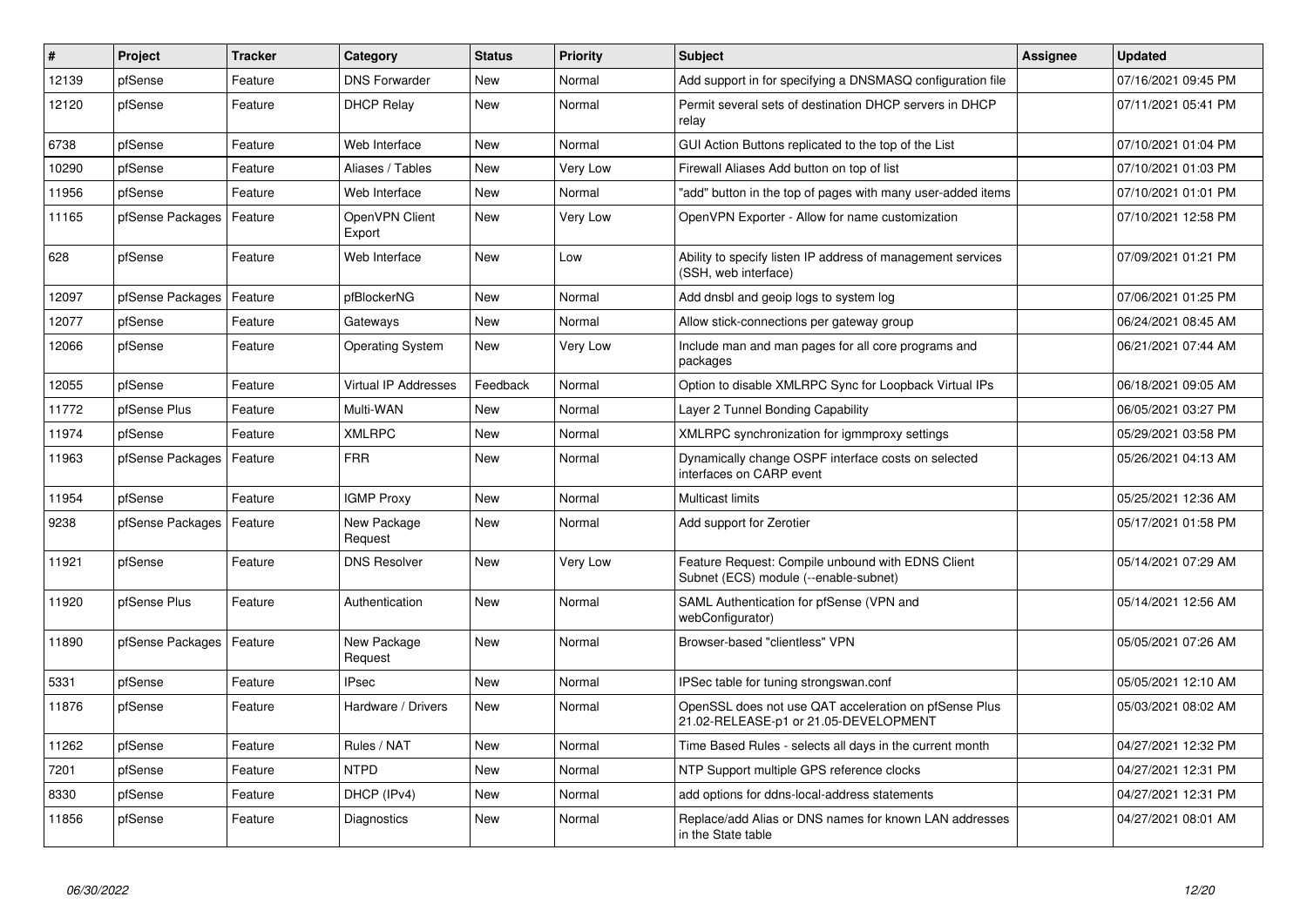| $\vert$ # | Project                    | <b>Tracker</b> | Category                        | <b>Status</b>                 | <b>Priority</b> | <b>Subject</b>                                                                    | Assignee            | <b>Updated</b>      |
|-----------|----------------------------|----------------|---------------------------------|-------------------------------|-----------------|-----------------------------------------------------------------------------------|---------------------|---------------------|
| 11837     | pfSense Packages           | Feature        | <b>FRR</b>                      | <b>New</b>                    | Low             | Increase field length of FRR Networks in Access Lists and<br><b>Prefix Lists</b>  |                     | 04/22/2021 07:10 AM |
| 11826     | pfSense Packages           | Feature        | <b>ACME</b>                     | <b>New</b>                    | Normal          | Preserve acme SAN Method parameters for new cert<br>creations                     |                     | 04/20/2021 02:02 PM |
| 11823     | pfSense Packages           | Feature        | <b>FRR</b>                      | New                           | Normal          | Route handling enhancements                                                       |                     | 04/19/2021 06:23 PM |
| 11749     | pfSense Packages           | Feature        | pfBlockerNG                     | <b>New</b>                    | Normal          | Option to disable NAT rule creation                                               |                     | 04/06/2021 11:45 PM |
| 11784     | pfSense Packages           | Feature        | squidguard                      | <b>New</b>                    | Normal          | squidquard auto update blacklist option                                           |                     | 04/06/2021 01:53 AM |
| 11757     | pfSense                    | Feature        | <b>XMLRPC</b>                   | New                           | Normal          | Allow XMLRPC sync to bypass default auth server in favor<br>of local database     |                     | 03/30/2021 03:18 PM |
| 11604     | pfSense                    | Feature        | WireGuard                       | <b>New</b>                    | Normal          | WireGuard Dynamic Listen Port Randomization                                       |                     | 03/19/2021 10:59 AM |
| 11498     | pfSense                    | Feature        | WireGuard                       | New                           | Normal          | WireGuard does not pass multicast traffic to peer                                 | Peter Grehan        | 03/19/2021 10:59 AM |
| 11302     | pfSense                    | Feature        | WireGuard                       | New                           | Normal          | WireGuard XMLRPC sync                                                             |                     | 03/19/2021 10:59 AM |
| 11703     | pfSense Packages           | Feature        | <b>FRR</b>                      | <b>New</b>                    | Normal          | add Krill and Routinator support BGP RPKI                                         |                     | 03/18/2021 07:47 PM |
| 11573     | pfSense Packages           | Feature        | New Package<br>Request          | New                           | Normal          | <b>Custom Commands</b>                                                            |                     | 03/16/2021 07:28 PM |
| 9315      | pfSense Packages           | Feature        | New Package<br>Request          | New                           | Normal          | Add Package: dnscrypt-proxy                                                       |                     | 03/05/2021 02:38 AM |
| 11625     | pfSense                    | Feature        | OpenVPN                         | <b>New</b>                    | Normal          | Cisco-AVPair aliases support                                                      |                     | 03/05/2021 12:35 AM |
| 11589     | pfSense                    | Feature        | <b>Traffic Graphs</b>           | <b>Pull Request</b><br>Review | Low             | Fix iftop experimental traffic fetcher, unify and improve<br>output style         |                     | 03/03/2021 03:30 PM |
| 2218      | pfSense                    | Feature        | CARP                            | New                           | Normal          | Ability to delay CARP master status at boot time                                  |                     | 03/03/2021 11:57 AM |
| 11579     | pfSense Packages           | Feature        | Snort                           | <b>New</b>                    | Normal          | Snort alerts or blocks trigger notifications                                      |                     | 03/01/2021 03:26 AM |
| 11567     | pfSense Packages           | Feature        | Mail report                     | New                           | Normal          | Email report add a note filed request                                             |                     | 02/27/2021 03:44 PM |
| 11438     | pfSense                    | Feature        | Hardware / Drivers              | New                           | Low             | Allow multiple cryptographic accelerator modules to be<br>loaded at the same time |                     | 02/18/2021 12:40 PM |
| 11411     | pfSense Packages   Feature |                | New Package<br>Request          | <b>New</b>                    | Normal          | Smokeping as a default latency measurement tool                                   |                     | 02/12/2021 09:29 PM |
| 4405      | pfSense                    | Feature        | <b>Traffic Shaper</b><br>(ALTQ) | In Progress                   | Normal          | Traffic shaping doesn't work when applied to a bridge<br>interface                | Luiz Souza          | 02/09/2021 12:05 PM |
| 8547      | pfSense Packages           | Feature        | New Package<br>Request          | New                           | Normal          | fwknop Port Knocking Package                                                      |                     | 02/08/2021 12:17 PM |
| 11379     | pfSense                    | Feature        | <b>Captive Portal</b>           | New                           | Normal          | <b>Template Roll Printer</b>                                                      |                     | 02/07/2021 05:26 AM |
| 11155     | pfSense Packages           | Feature        | pfBlockerNG                     | Feedback                      | Normal          | SafeSearch AAAA                                                                   | <b>Viktor Gurov</b> | 02/05/2021 04:54 AM |
| 11369     | pfSense                    | Feature        | <b>Operating System</b>         | New                           | Low             | add Enabling IPv6 Source Address Validation support                               |                     | 02/04/2021 10:03 AM |
| 6022      | pfSense Packages           | Feature        | New Package<br>Request          | New                           | Normal          | Consider MLVPN for bonded VPN                                                     |                     | 01/30/2021 05:24 PM |
| 11248     | pfSense Packages   Feature |                | squidguard                      | Feedback                      | Normal          | SafeSearch update                                                                 | Viktor Gurov        | 01/28/2021 10:01 AM |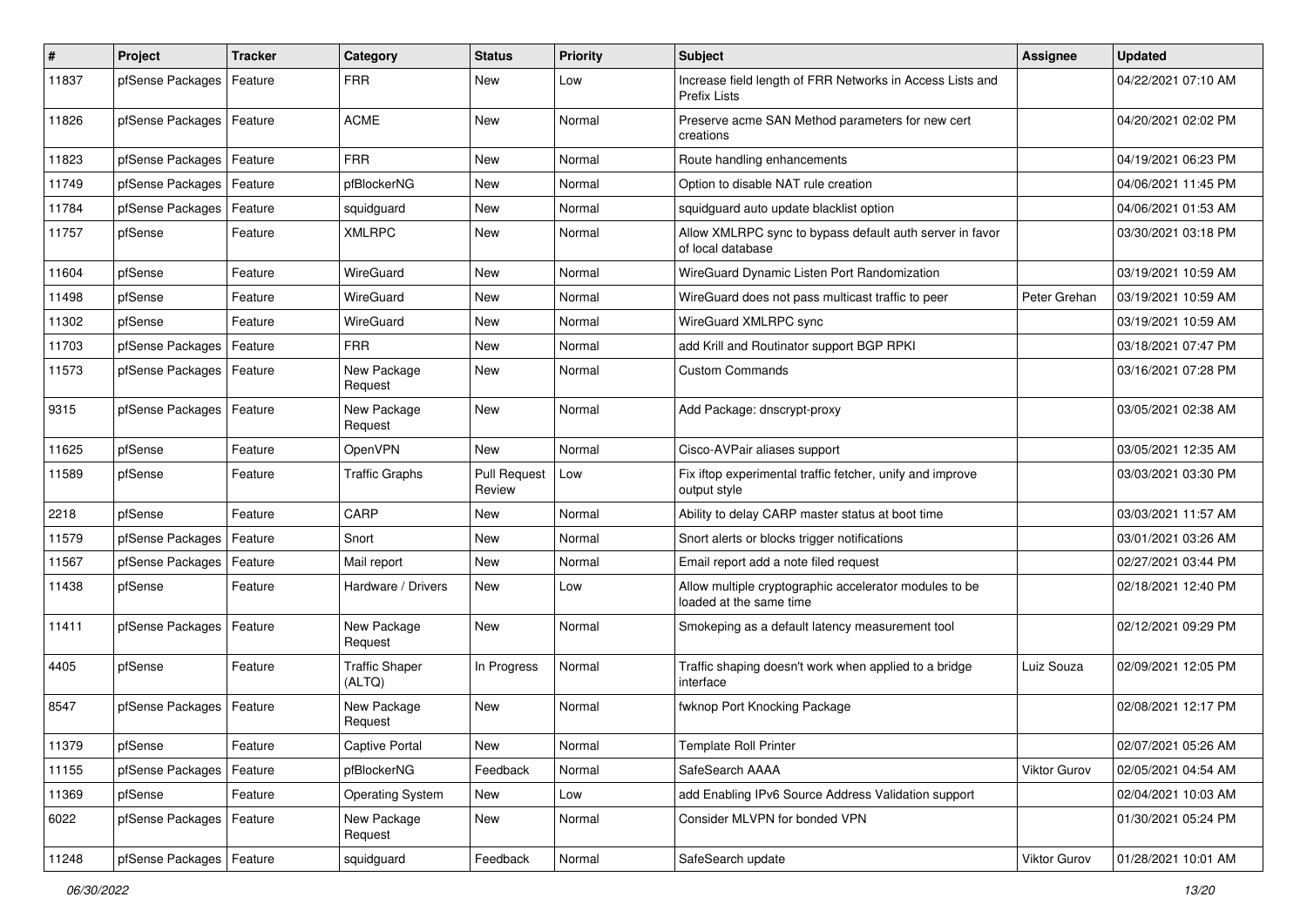| $\vert$ # | Project                    | <b>Tracker</b> | Category                        | <b>Status</b>                 | Priority | Subject                                                                                                                          | Assignee     | <b>Updated</b>      |
|-----------|----------------------------|----------------|---------------------------------|-------------------------------|----------|----------------------------------------------------------------------------------------------------------------------------------|--------------|---------------------|
| 11301     | pfSense Packages           | Feature        | <b>FRR</b>                      | Feedback                      | Normal   | Switch FRR to use default rc file as a service control base                                                                      | Jim Pingle   | 01/28/2021 09:35 AM |
| 11324     | pfSense                    | Feature        | Logging                         | <b>New</b>                    | Normal   | Separate syslog "Remote log servers" Parameters                                                                                  |              | 01/27/2021 10:47 AM |
| 3895      | pfSense                    | Feature        | Configuration<br><b>Backend</b> | New                           | Normal   | Timeout for "Apply change"                                                                                                       |              | 01/25/2021 08:07 AM |
| 9942      | pfSense                    | Feature        | <b>Operating System</b>         | <b>New</b>                    | Normal   | Give pfSense the possibility to change the keyboard Layout<br>for console users                                                  |              | 01/22/2021 02:33 AM |
| 10789     | pfSense Packages           | Feature        | <b>FRR</b>                      | Feedback                      | Normal   | FRR integrated configuration and hitless reloads                                                                                 | Jim Pingle   | 01/20/2021 11:16 PM |
| 11270     | pfSense                    | Feature        | VPN (Multiple Types)            | <b>New</b>                    | Low      | Consider integrating Nebula mesh VPN                                                                                             |              | 01/20/2021 03:34 PM |
| 11266     | pfSense Packages           | Feature        | AutoConfigBackup                | New                           | Very Low | Give an option to list restore point in "reverse" order/latest at<br>the top.                                                    |              | 01/19/2021 06:58 PM |
| 11260     | pfSense Packages           | Feature        | pfBlockerNG                     | New                           | Normal   | pfBlockerNG: predefined ASN groups for Google, Facebook,<br>Apple, etc with useful selections                                    |              | 01/18/2021 03:46 PM |
| 11257     | pfSense                    | Feature        | Upgrade                         | <b>New</b>                    | Normal   | Installed Packages: Update all button                                                                                            |              | 01/18/2021 10:45 AM |
| 7903      | pfSense Packages   Feature |                | New Package<br>Request          | <b>New</b>                    | Normal   | Duo ssh package                                                                                                                  |              | 01/16/2021 12:44 AM |
| 11243     | pfSense                    | Feature        | Interfaces                      | <b>New</b>                    | Normal   | individual pfctl snort2c tables per interface only blocking IPs<br>for specific interface when a rule triggers in snort/suricata |              | 01/14/2021 03:02 PM |
| 10541     | pfSense Packages   Feature |                | Squid                           | Feedback                      | Normal   | Squid failover and load balancing                                                                                                | Viktor Gurov | 01/14/2021 07:34 AM |
| 286       | pfSense                    | Feature        | Backup / Restore                | <b>New</b>                    | Normal   | Backup/restore users individually                                                                                                |              | 01/09/2021 03:48 PM |
| 11206     | pfSense Packages           | Feature        | <b>FRR</b>                      | <b>Pull Request</b><br>Review | Normal   | <b>FRR 7.5</b>                                                                                                                   | Jim Pingle   | 01/08/2021 12:47 PM |
| 2504      | pfSense                    | Feature        | <b>LAGG Interfaces</b>          | New                           | Normal   | lagg enhancements                                                                                                                |              | 01/08/2021 12:17 PM |
| 11227     | pfSense Packages           | Feature        | pfBlockerNG                     | <b>New</b>                    | Normal   | Feeds update                                                                                                                     |              | 01/07/2021 12:11 AM |
| 11213     | pfSense                    | Feature        | Gateways                        | <b>New</b>                    | Low      | Option to mark gateway as down directly from Table                                                                               |              | 01/03/2021 07:09 AM |
| 11209     | pfSense Packages           | Feature        | pfBlockerNG                     | <b>New</b>                    | Normal   | pfBlockerNG soft blocking                                                                                                        |              | 01/01/2021 02:07 PM |
| 10238     | pfSense                    | Feature        | <b>Operating System</b>         | <b>New</b>                    | Very Low | Periodic Scrub of ZFS filesystem                                                                                                 |              | 12/31/2020 03:02 PM |
| 9226      | pfSense                    | Feature        | Web Interface                   | <b>New</b>                    | Normal   | zfs GUI functionality - alerts                                                                                                   |              | 12/31/2020 02:50 PM |
| 11200     | pfSense Packages           | Feature        | Squid                           | <b>New</b>                    | Normal   | Squid reverse proxy + multiple ssl certificates                                                                                  |              | 12/31/2020 03:50 AM |
| 11178     | pfSense Packages           | Feature        | Filer                           | <b>New</b>                    | Normal   | Filer do not ask what to do with previous filename                                                                               |              | 12/31/2020 02:45 AM |
| 10962     | pfSense                    | Feature        | Dynamic DNS                     | <b>New</b>                    | Normal   | Add Cpanel support for Dynamic DNS Clients                                                                                       |              | 12/28/2020 01:56 PM |
| 11189     | pfSense                    | Feature        | <b>Captive Portal</b>           | New                           | Normal   | Captive Portal - Tarpit option                                                                                                   |              | 12/23/2020 06:44 PM |
| 11169     | pfSense                    | Feature        | Interfaces                      | New                           | Very Low | Changing interface index order                                                                                                   |              | 12/17/2020 05:44 AM |
| 10223     | pfSense                    | Feature        | Interfaces                      | New                           | Normal   | Add the ability to create additional loopback interfaces                                                                         |              | 12/15/2020 04:35 PM |
| 10918     | pfSense                    | Feature        | Aliases / Tables                | New                           | Low      | IP Aliases de-duplication                                                                                                        |              | 12/13/2020 11:37 PM |
| 11156     | pfSense Packages           | Feature        | pfBlockerNG                     | New                           | Normal   | Add an option include subdomains for the noAAAA feature                                                                          |              | 12/11/2020 10:19 AM |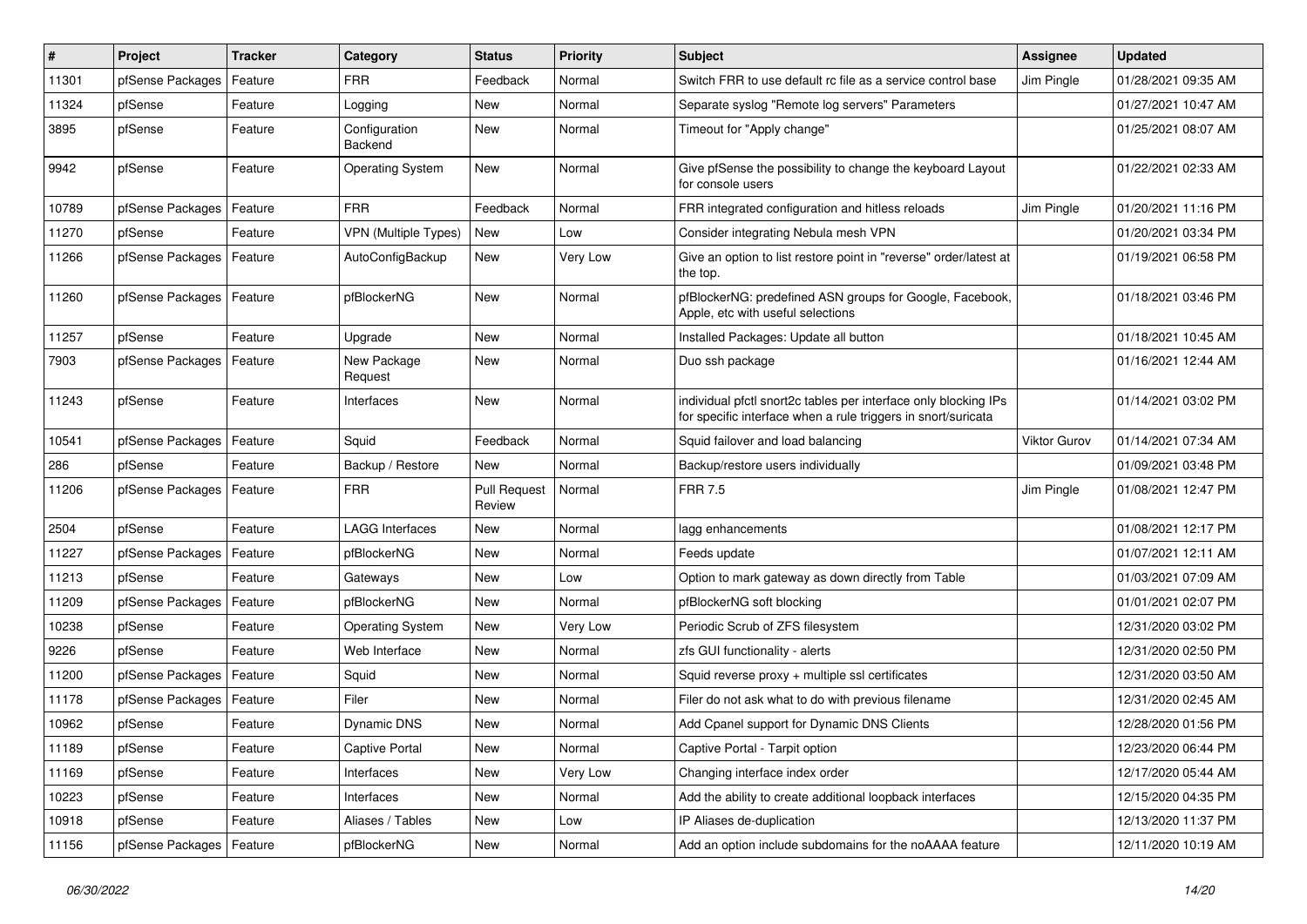| $\vert$ # | Project                    | <b>Tracker</b> | Category                 | <b>Status</b>                 | <b>Priority</b> | <b>Subject</b>                                                                          | <b>Assignee</b> | <b>Updated</b>      |
|-----------|----------------------------|----------------|--------------------------|-------------------------------|-----------------|-----------------------------------------------------------------------------------------|-----------------|---------------------|
| 11138     | pfSense Packages           | Feature        | FreeRADIUS               | New                           | Normal          | new WebGUI checkboxes needed                                                            |                 | 12/07/2020 08:28 AM |
| 2386      | pfSense                    | Feature        | Interfaces               | <b>Pull Request</b><br>Review | Normal          | Bridge member that is not an assigned interface                                         | Viktor Gurov    | 12/02/2020 06:01 AM |
| 11099     | pfSense Packages           | Feature        | pfBlockerNG              | <b>New</b>                    | Normal          | DNSBL blocking by schedule                                                              |                 | 11/25/2020 12:12 AM |
| 11092     | pfSense Packages           | Feature        | pfBlockerNG              | New                           | Normal          | Detecting DNS tunneling                                                                 |                 | 11/21/2020 04:53 AM |
| 11084     | pfSense                    | Feature        | Dynamic DNS              | <b>New</b>                    | Normal          | Dynamic DNS include option to specify virtual IP addresses                              |                 | 11/19/2020 01:26 PM |
| 11056     | pfSense                    | Feature        | Interfaces               | New                           | Normal          | Add option to disable flow-control on interfaces in GUI                                 |                 | 11/11/2020 04:41 PM |
| 10280     | pfSense                    | Feature        | Dashboard                | <b>New</b>                    | Low             | <b>DHCP Leases widget</b>                                                               |                 | 11/07/2020 09:18 PM |
| 11026     | pfSense Packages           | Feature        | FreeRADIUS               | New                           | Low             | Feedback on Packages - FreeRADIUS package                                               |                 | 11/02/2020 07:21 AM |
| 11004     | pfSense                    | Feature        | DHCP (IPv4)              | <b>New</b>                    | Low             | DHCP reservations with no IP address show entries in<br><b>DHCP</b> leases              |                 | 10/26/2020 07:22 AM |
| 10995     | pfSense                    | Feature        | <b>Operating System</b>  | <b>New</b>                    | Low             | Remove VMware MSI-X from the PCI blacklist.                                             |                 | 10/20/2020 11:40 AM |
| 6742      | pfSense                    | Feature        | Authentication           | New                           | Normal          | OAuth2 authentication for OpenVPN (and for FreeRadius)                                  | Jim Thompson    | 10/19/2020 09:19 AM |
| 3377      | pfSense                    | Feature        | <b>Captive Portal</b>    | <b>New</b>                    | Normal          | OAuth2 authentication in captive portal                                                 | Jim Thompson    | 10/19/2020 09:13 AM |
| 10841     | pfSense Packages           | Feature        | pfBlockerNG              | New                           | Normal          | Allow per Source/VLAN/Network individual black&whitelists                               |                 | 10/18/2020 07:42 AM |
| 7405      | pfSense                    | Feature        | DHCP (IPv4)              | New                           | Normal          | Ability to add dhcp host reservations from "Diagnostics -><br>ARP table"                |                 | 10/12/2020 08:22 AM |
| 7287      | pfSense                    | Feature        | <b>NTPD</b>              | <b>New</b>                    | Normal          | NTP add support for ACTS ref clock                                                      |                 | 10/12/2020 07:45 AM |
| 9970      | pfSense                    | Feature        | <b>Captive Portal</b>    | <b>New</b>                    | Low             | Captive Portal and SAML2 Integration                                                    | Mauro Braggio   | 10/12/2020 07:39 AM |
| 10904     | pfSense                    | Feature        | <b>DHCP Relay</b>        | <b>Pull Request</b><br>Review | Normal          | Support vti interfaces in dhcrelay                                                      | Luiz Souza      | 10/12/2020 07:35 AM |
| 1257      | pfSense                    | Feature        | Certificates             | <b>Pull Request</b><br>Review | Normal          | Handle encypted CA/Certificate private keys                                             |                 | 10/12/2020 07:12 AM |
| 8149      | pfSense                    | Feature        | <b>NTPD</b>              | <b>New</b>                    | Normal          | <b>NTPsec</b>                                                                           |                 | 10/11/2020 10:59 AM |
| 9718      | pfSense                    | Feature        | Diagnostics              | New                           | Low             | Make diag states summary table sortable                                                 |                 | 10/06/2020 09:12 AM |
| 6176      | pfSense Packages   Feature |                | OpenVPN Client<br>Export | <b>New</b>                    | Normal          | Privilege for OpenVPN Client Export                                                     |                 | 10/05/2020 07:33 AM |
| 4776      | pfSense                    | Feature        | Wireless                 | <b>New</b>                    | Normal          | Add 802.1x dynamic vlan support                                                         |                 | 10/02/2020 07:42 AM |
| 6960      | pfSense                    | Feature        | DHCP (IPv4)              | New                           | Normal          | Consider replacing ISC DHCP server with KEA DHCP                                        |                 | 09/24/2020 01:59 PM |
| 1683      | pfSense                    | Feature        | Rules / NAT              | New                           | Normal          | PF scrub min-ttl option                                                                 |                 | 09/23/2020 01:52 AM |
| 10645     | pfSense                    | Feature        | Package System           | New                           | Very Low        | Choosing active repo after restoring config but before<br>starting pkgs auto-installing |                 | 09/22/2020 01:04 PM |
| 6457      | pfSense                    | Feature        | Installer                | New                           | Normal          | Allow ability to configure AWS EC2 AMI via userdata                                     |                 | 09/21/2020 02:54 PM |
| 7671      | pfSense                    | Feature        | Gateway Monitoring       | New                           | Normal          | Gateway Monitoring Via Custom Script or Telnet.                                         |                 | 09/18/2020 02:59 PM |
| 9545      | pfSense Packages           | Feature        | <b>FRR</b>               | New                           | Normal          | Enable MULTIPATH in FRR                                                                 | Jim Pingle      | 09/18/2020 12:52 PM |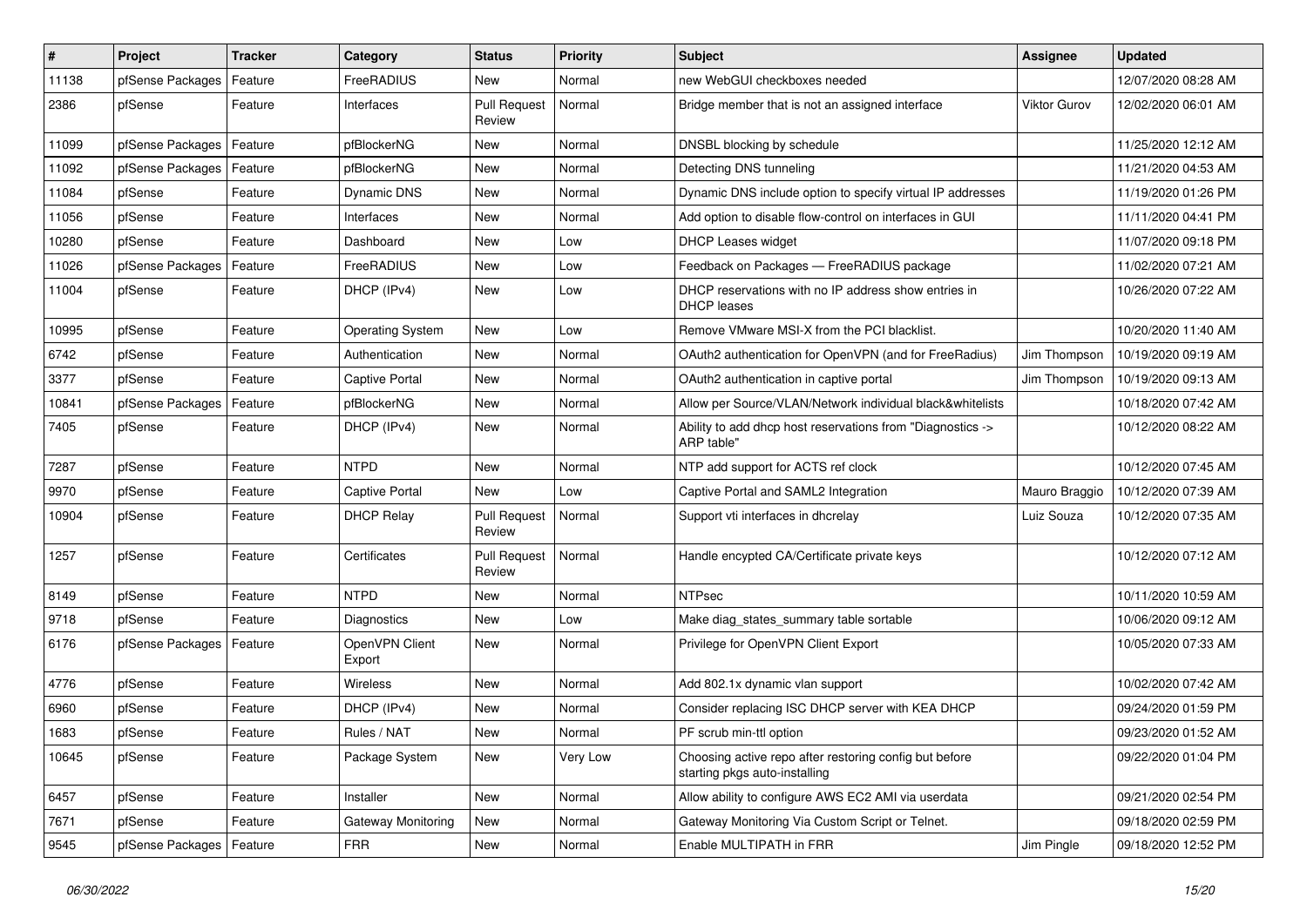| $\sharp$ | Project                    | <b>Tracker</b> | Category                        | <b>Status</b> | <b>Priority</b> | <b>Subject</b>                                                                                    | Assignee   | <b>Updated</b>      |
|----------|----------------------------|----------------|---------------------------------|---------------|-----------------|---------------------------------------------------------------------------------------------------|------------|---------------------|
| 10890    | pfSense                    | Feature        | Interfaces                      | <b>New</b>    | Normal          | Allow multiple assigned interfaces to track status of a single<br>switch port                     |            | 09/14/2020 07:20 AM |
| 9130     | pfSense                    | Feature        | DHCP (IPv4)                     | <b>New</b>    | Normal          | Request ID [#INC-16195]: DHCP - PXE Boot                                                          |            | 09/10/2020 01:39 PM |
| 8216     | pfSense Packages           | Feature        | Telegraf                        | <b>New</b>    | Normal          | Add prometheus output for telegraf                                                                |            | 09/09/2020 05:33 AM |
| 10865    | pfSense Packages           | Feature        | squidguard                      | <b>New</b>    | Normal          | squidGuard lacks options to send traffic action logs to syslog<br>server                          |            | 09/05/2020 01:21 AM |
| 4591     | pfSense                    | Feature        | <b>IPsec</b>                    | <b>New</b>    | Normal          | IPSec Failover Support for IP Addresses instead of Dynamic<br>DNS / Failover Group                |            | 09/04/2020 12:17 AM |
| 10839    | pfSense                    | Feature        | <b>Traffic Shaper</b><br>(ALTQ) | <b>New</b>    | Normal          | Add popular messengers to the Traffic Shaper Wizard                                               |            | 08/18/2020 10:07 AM |
| 10831    | pfSense Packages   Feature |                | New Package<br>Request          | <b>New</b>    | Very Low        | Integration of nntp-proxy into pfsense                                                            |            | 08/13/2020 09:09 AM |
| 10600    | pfSense Packages           | Feature        | pfBlockerNG                     | <b>New</b>    | Normal          | Add support for pfBlockerNG "Action list" feature                                                 |            | 08/10/2020 02:39 AM |
| 10805    | pfSense                    | Feature        | Hardware / Drivers              | <b>New</b>    | Normal          | Intel QAT (QuickAssist) encryption support for PfSense                                            |            | 07/31/2020 03:13 PM |
| 10802    | pfSense                    | Feature        | DHCP (IPv4)                     | <b>New</b>    | Very Low        | Seperator for DHCP Static Mapped leases                                                           |            | 07/31/2020 10:30 AM |
| 10347    | pfSense Packages           | Feature        | OpenVPN Client<br>Export        | <b>New</b>    | Normal          | Request to add pull-filter                                                                        |            | 07/29/2020 08:11 AM |
| 6544     | pfSense                    | Feature        | DHCP (IPv4)                     | <b>New</b>    | Very Low        | RFC 3046 DHCP Option 82 support (and RFC<br>3315/4649/4580 for IPv6)                              |            | 07/13/2020 02:14 AM |
| 6831     | pfSense Packages           | Feature        | Snort                           | <b>New</b>    | Normal          | Snort does not support aliases containing FQDN                                                    |            | 07/11/2020 12:51 PM |
| 10731    | pfSense                    | Feature        | <b>XMLRPC</b>                   | <b>New</b>    | Very Low        | XML-sync primary/secondary config flag                                                            |            | 07/06/2020 03:52 PM |
| 9717     | pfSense                    | Feature        | Web Interface                   | <b>New</b>    | Low             | Search box for pfsense?                                                                           |            | 07/05/2020 02:14 PM |
| 9876     | pfSense                    | Feature        | <b>Operating System</b>         | <b>New</b>    | Normal          | PFsense on KVM: Web interface hint to disable "Hardware"<br>Checksum Offloading"                  |            | 07/03/2020 07:11 AM |
| 10718    | pfSense                    | Feature        | <b>Notifications</b>            | <b>New</b>    | Normal          | Email notifications - add new field to enter a from: name                                         |            | 07/01/2020 09:08 AM |
| 8712     | pfSense                    | Feature        | <b>Traffic Shaper</b><br>(ALTQ) | <b>New</b>    | Normal          | QOS on ipsec links                                                                                |            | 06/22/2020 06:27 AM |
| 10653    | pfSense Packages           | Feature        | <b>FRR</b>                      | <b>New</b>    | Normal          | Allow to download frr status                                                                      | Jim Pingle | 06/11/2020 01:21 AM |
| 10651    | pfSense                    | Feature        | OpenVPN                         | <b>New</b>    | Normal          | Remove/replace deprecated OpenVPN options                                                         |            | 06/10/2020 11:32 AM |
| 10621    | pfSense                    | Feature        | Hardware / Drivers              | Feedback      | Normal          | Update system.inc/system identify specific platform()<br>update to accommodate AWS, Azure and GCP |            | 06/02/2020 03:16 PM |
| 2983     | pfSense                    | Feature        | DHCP (IPv4)                     | New           | Normal          | DHCPD: Add vendor-class-identifier and MAC-OIDs                                                   |            | 05/29/2020 09:24 PM |
| 10581    | pfSense                    | Feature        | Logging                         | <b>New</b>    | Normal          | Provide ability to disable nginx access logging to remote<br>syslog server                        |            | 05/21/2020 08:36 PM |
| 10467    | pfSense                    | Feature        | <b>Notifications</b>            | <b>New</b>    | Very Low        | Email alert functionality for system health                                                       |            | 05/21/2020 06:02 AM |
| 6228     | pfSense                    | Feature        | <b>Operating System</b>         | <b>New</b>    | Normal          | Please provide a means for IGMPv3 and MLDv2 support                                               |            | 05/20/2020 03:21 PM |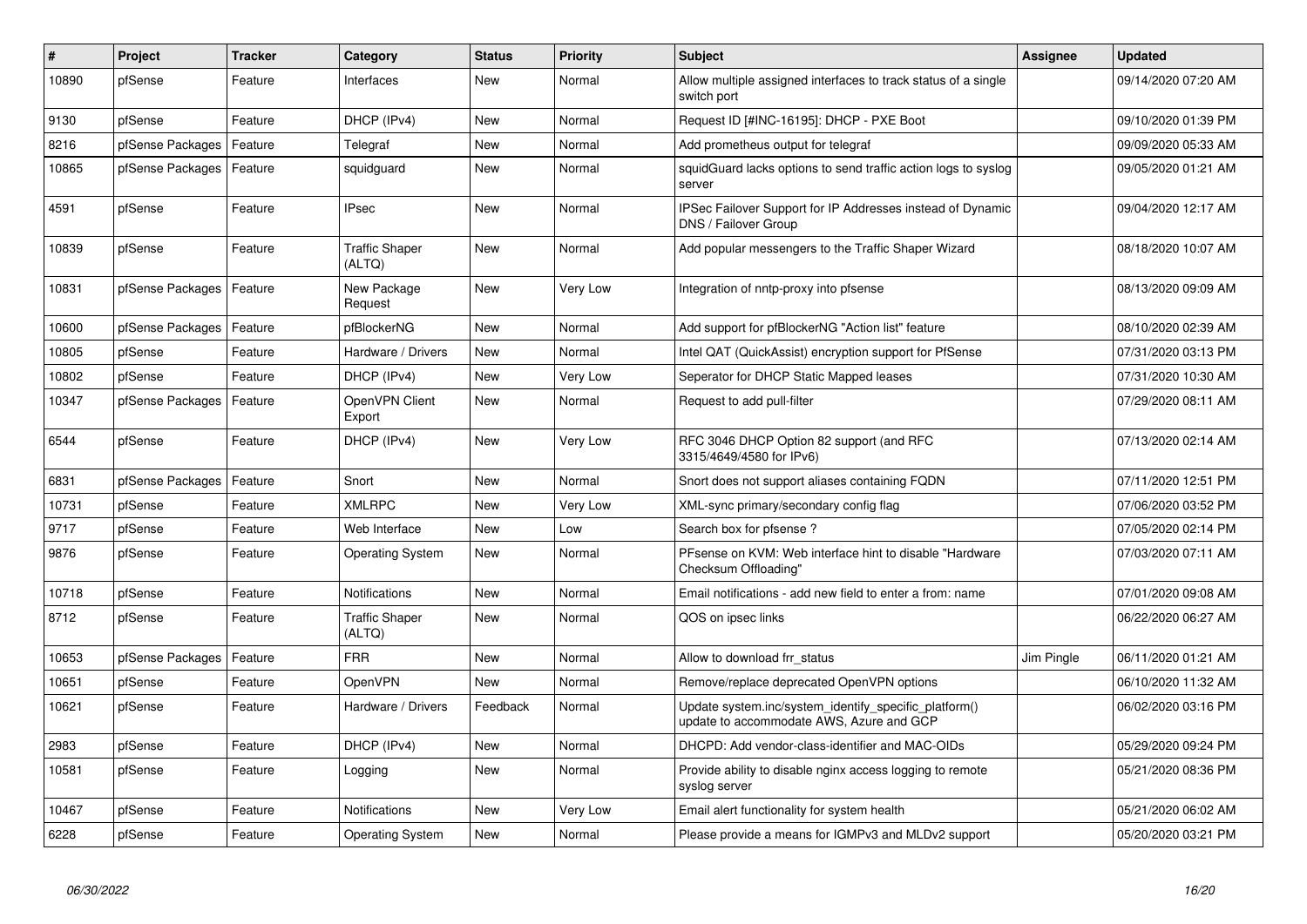| $\#$  | Project                    | <b>Tracker</b> | Category                                        | <b>Status</b> | <b>Priority</b> | <b>Subject</b>                                                                                         | Assignee | <b>Updated</b>      |
|-------|----------------------------|----------------|-------------------------------------------------|---------------|-----------------|--------------------------------------------------------------------------------------------------------|----------|---------------------|
| 10570 | pfSense Packages           | Feature        | OpenVPN Client<br>Export                        | <b>New</b>    | Very Low        | OpenVPN Export for iOS should use .ovpn12 for certs and<br>private key                                 |          | 05/19/2020 10:12 AM |
| 10547 | pfSense Packages           | Feature        | New Package<br>Request                          | <b>New</b>    | Normal          | Add package addrwatch. Addrwatch is like arpwatch but<br>works with ipv4 and ipv6                      |          | 05/11/2020 09:20 AM |
| 8775  | pfSense                    | Feature        | Authentication                                  | <b>New</b>    | Very Low        | Use SRV record for LDAP Authentication                                                                 |          | 05/06/2020 07:49 AM |
| 10514 | pfSense                    | Feature        | Web Interface                                   | <b>New</b>    | Normal          | Add to every page an unparsed Notes field for administrative<br>reference                              |          | 04/30/2020 06:32 PM |
| 7260  | pfSense                    | Feature        | Rules / NAT                                     | <b>New</b>    | Normal          | Source OS / p0f Database Missing Modern Operating<br>Systems                                           |          | 04/18/2020 02:25 AM |
| 10472 | pfSense Packages           | Feature        | Suricata                                        | <b>New</b>    | Low             | Blocked host alert table break out by timestamp and type to<br>allow sorting by date                   |          | 04/17/2020 12:46 PM |
| 9774  | pfSense Packages           | Feature        | Squid                                           | <b>New</b>    | Normal          | Squid logs / remote logs                                                                               |          | 04/17/2020 06:18 AM |
| 10468 | pfSense                    | Feature        | Web Interface                                   | <b>New</b>    | Normal          | Allow to download log files from WebGUI                                                                |          | 04/17/2020 06:17 AM |
| 9156  | pfSense                    | Feature        | OpenVPN                                         | <b>New</b>    | Normal          | OpenVPN: Add tickbox for 'nopool' directive                                                            |          | 04/14/2020 01:45 PM |
| 10237 | pfSense                    | Feature        | Upgrade                                         | <b>New</b>    | Normal          | Take ZFS snapshot on Upgrade                                                                           |          | 04/07/2020 03:58 PM |
| 10401 | pfSense                    | Feature        | Dashboard                                       | <b>New</b>    | Normal          | Request: ability to sort/separate stopped/running Service(s)<br>on Dashboard -> Services Status widget |          | 03/31/2020 04:48 PM |
| 10377 | pfSense Packages           | Feature        | FreeRADIUS                                      | <b>New</b>    | Very Low        | Allow usage of TOTP (Google-Authenticator) without PIN                                                 |          | 03/30/2020 11:43 AM |
| 9616  | pfSense Packages   Feature |                | New Package<br>Request                          | <b>New</b>    | Normal          | Package for Docs                                                                                       |          | 03/26/2020 06:34 AM |
| 3718  | pfSense                    | Feature        | <b>IPv6 Router</b><br>Advertisements<br>(RADVD) | <b>New</b>    | Normal          | radvd - enhancement proposal: ability to advertise routes<br>and some fixes - patches attached         |          | 03/22/2020 02:59 PM |
| 10358 | pfSense Packages           | Feature        | <b>FRR</b>                                      | <b>New</b>    | Very Low        | <b>Stage FRR Configuration Changes</b>                                                                 |          | 03/19/2020 06:48 AM |
| 10345 | pfSense                    | Feature        | DHCP (IPv4)                                     | <b>New</b>    | Normal          | DHCP lease distinction between online and offline                                                      |          | 03/16/2020 07:56 AM |
| 10312 | pfSense                    | Feature        | Rules / NAT                                     | <b>New</b>    | Low             | Reordering of NAT rules without dragging                                                               |          | 03/03/2020 07:28 AM |
| 9680  | pfSense                    | Feature        | <b>DHCP Relay</b>                               | <b>New</b>    | Normal          | Seperate DHCP Server and relay per interface                                                           |          | 02/27/2020 10:47 AM |
| 10258 | pfSense                    | Feature        | Certificates                                    | <b>New</b>    | Very Low        | allow to sign CA                                                                                       |          | 02/20/2020 04:20 AM |
| 10250 | pfSense                    | Feature        | DHCP (IPv4)                                     | <b>New</b>    | Very Low        | DHCP lease view by interface                                                                           |          | 02/11/2020 07:47 AM |
| 10204 | pfSense                    | Feature        | Interfaces                                      | <b>New</b>    | Low             | Possible clarification of Track IPv6 Interface Subnet ID                                               |          | 01/23/2020 01:04 PM |
| 10160 | pfSense Packages           | Feature        | New Package<br>Request                          | <b>New</b>    | Normal          | Dedicated Maxmind GeoIP package including license<br>registration                                      |          | 01/03/2020 10:31 PM |
| 10144 | pfSense                    | Feature        | Web Interface                                   | <b>New</b>    | Low             | Default Sort Order, DHCP Leases                                                                        |          | 12/31/2019 06:47 PM |
| 10137 | pfSense                    | Feature        | Package System                                  | <b>New</b>    | Normal          | net-mgmt/arpwatch: Update to 3.0                                                                       |          | 12/30/2019 05:16 PM |
| 9973  | pfSense Packages           | Feature        | <b>NRPE</b>                                     | <b>New</b>    | Normal          | Nagios NRPE package isn't IPv6 capable                                                                 |          | 12/20/2019 03:15 PM |
| 9937  | pfSense                    | Feature        | Authentication                                  | <b>New</b>    | Normal          | OpenVPN Login User Privilege                                                                           |          | 11/29/2019 08:46 AM |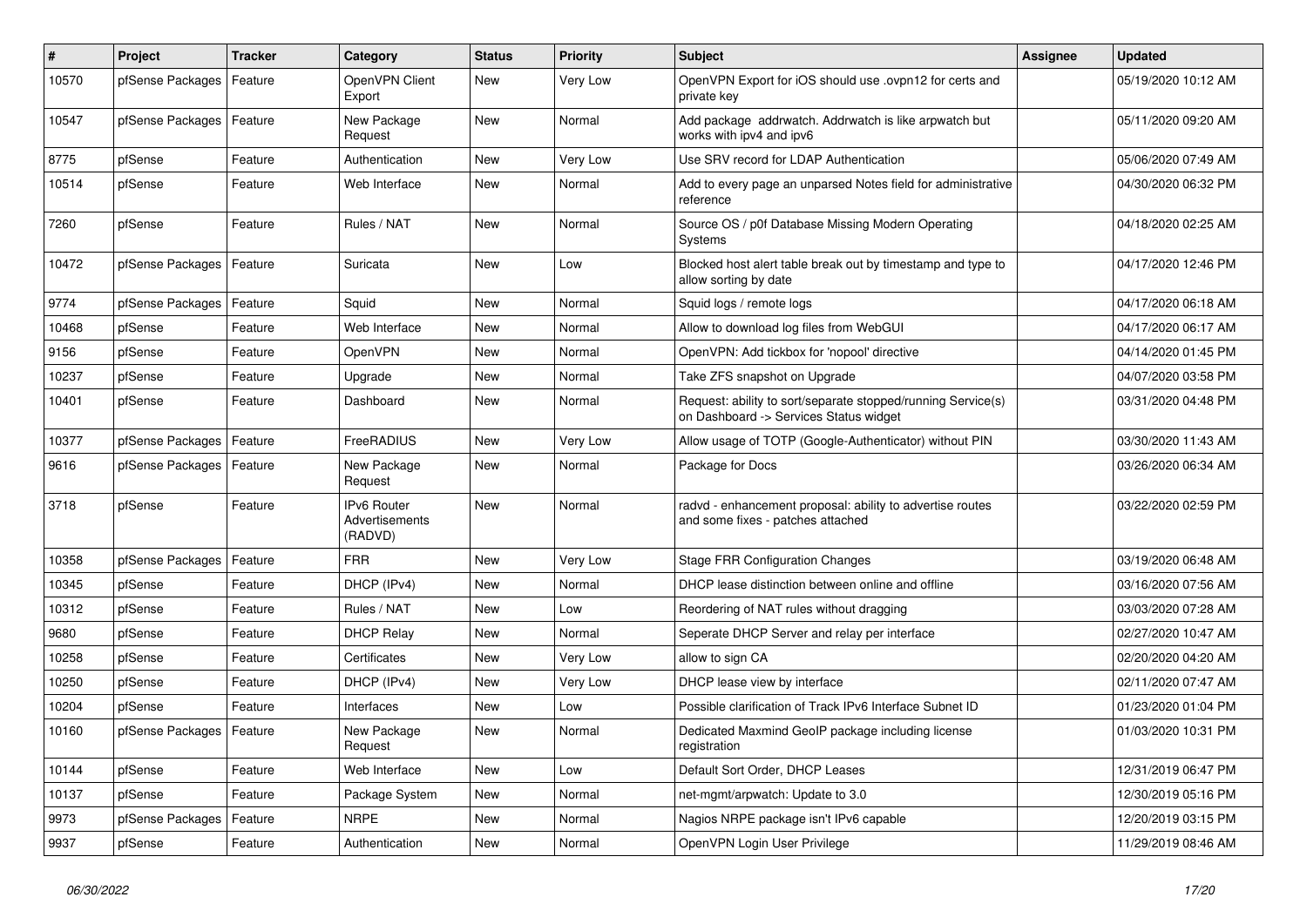| $\pmb{\#}$ | Project                    | <b>Tracker</b> | Category               | <b>Status</b> | <b>Priority</b> | <b>Subject</b>                                                                       | <b>Assignee</b> | <b>Updated</b>      |
|------------|----------------------------|----------------|------------------------|---------------|-----------------|--------------------------------------------------------------------------------------|-----------------|---------------------|
| 7078       | pfSense                    | Feature        | OpenVPN                | New           | Low             | Allow reordering of client specific overrides in OpenVPN                             |                 | 11/21/2019 02:48 PM |
| 9912       | pfSense Packages           | Feature        | ntop                   | <b>New</b>    | Normal          | add custom DPI to ntopng                                                             |                 | 11/18/2019 10:57 AM |
| 8985       | pfSense Packages           | Feature        | Suricata               | New           | Normal          | Suricata: allow configuration for external/internal additional<br>storage            |                 | 11/13/2019 10:07 AM |
| 9044       | pfSense Packages   Feature |                | New Package<br>Request | New           | Normal          | Add SoftEther                                                                        |                 | 11/02/2019 10:51 AM |
| 1268       | pfSense                    | Feature        | Certificates           | New           | Normal          | Allow mass renewing of certs                                                         |                 | 11/01/2019 03:17 PM |
| 7248       | pfSense                    | Feature        | <b>IPsec</b>           | New           | Normal          | Web UI for IPSec settings should warn about poor security<br>choices                 | Jim Pingle      | 10/31/2019 12:15 PM |
| 6103       | pfSense                    | Feature        | <b>DNS Resolver</b>    | <b>New</b>    | Normal          | DNS Resolver Outgoing Interfaces should be able to use<br>Gateway Groups             |                 | 10/21/2019 08:02 AM |
| 9838       | pfSense                    | Feature        | OpenVPN                | <b>New</b>    | Normal          | PKCS11 support                                                                       |                 | 10/20/2019 02:12 PM |
| 9800       | pfSense                    | Feature        | Hardware / Drivers     | New           | Normal          | Add toggle for net.isr.dispatch=deferred in GUI                                      |                 | 09/29/2019 06:18 AM |
| 9775       | pfSense                    | Feature        | Backup / Restore       | New           | Normal          | AutoConfigBackup - Rolling per day/hour cap on changes,<br>retention policy          |                 | 09/20/2019 09:19 AM |
| 9749       | pfSense Packages           | Feature        | Status Monitoring      | <b>New</b>    | Normal          | 95th percentile missing for quality in monitoring                                    |                 | 09/12/2019 10:39 AM |
| 895        | pfSense                    | Feature        | PPP Interfaces         | New           | Very Low        | PPP subsystem MPPE/MPPC support                                                      |                 | 09/10/2019 04:24 PM |
| 9732       | pfSense                    | Feature        | DHCP (IPv4)            | <b>New</b>    | Normal          | System UTC time offset in DHCP Option 2                                              |                 | 09/06/2019 08:39 PM |
| 9725       | pfSense Packages           | Feature        | <b>ACME</b>            | New           | Very Low        | Ability to use template variables in acme package                                    |                 | 09/04/2019 07:12 AM |
| 753        | pfSense                    | Feature        | OpenVPN                | <b>New</b>    | Normal          | Add OpenVPN foreign_option support                                                   |                 | 09/02/2019 10:38 AM |
| 9704       | pfSense Packages           | Feature        | FreeRADIUS             | New           | Normal          | Enable filter username                                                               |                 | 08/27/2019 12:07 PM |
| 4503       | pfSense Packages           | Feature        | New Package<br>Request | New           | Normal          | GNUGateKeeper H.323 Proxy Package                                                    |                 | 08/27/2019 02:54 AM |
| 1388       | pfSense                    | Feature        | Multi-WAN              | <b>New</b>    | Normal          | 3G outbound failover connection with auto dial-up and<br>hang-up                     |                 | 08/21/2019 11:27 AM |
| 4499       | pfSense                    | Feature        | <b>LAGG Interfaces</b> | <b>New</b>    | Normal          | pfSense LAGG interfaces; unable to set speed and duplex<br>for member interfaces.    |                 | 08/21/2019 11:16 AM |
| 336        | pfSense                    | Feature        | <b>LAGG Interfaces</b> | New           | Normal          | Option to create lagg under assign interfaces                                        |                 | 08/21/2019 11:16 AM |
| 3288       | pfSense                    | Feature        | Rules / NAT            | New           | Normal          | Macros for Interface Networks on Outbound NAT rule<br>Source drop-down               |                 | 08/21/2019 11:02 AM |
| 6207       | pfSense                    | Feature        | Rules / NAT            | <b>New</b>    | Normal          | Please, add "THIS IF broadcast" Macro for use in firewall<br>rules                   |                 | 08/21/2019 11:01 AM |
| 5735       | pfSense                    | Feature        | Aliases / Tables       | New           | Very Low        | Automaticaly add DHCP leases to alias list or make it<br>readable in selected fields |                 | 08/21/2019 11:01 AM |
| 4195       | pfSense                    | Feature        | Aliases / Tables       | New           | Low             | Aliases: sections                                                                    |                 | 08/21/2019 11:01 AM |
| 3387       | pfSense                    | Feature        | Aliases / Tables       | New           | Normal          | process alias urltable Frequency                                                     |                 | 08/21/2019 11:01 AM |
| 1979       | pfSense                    | Feature        | Aliases / Tables       | New           | Normal          | Add some default read-only system aliases                                            | Jim Pingle      | 08/21/2019 11:01 AM |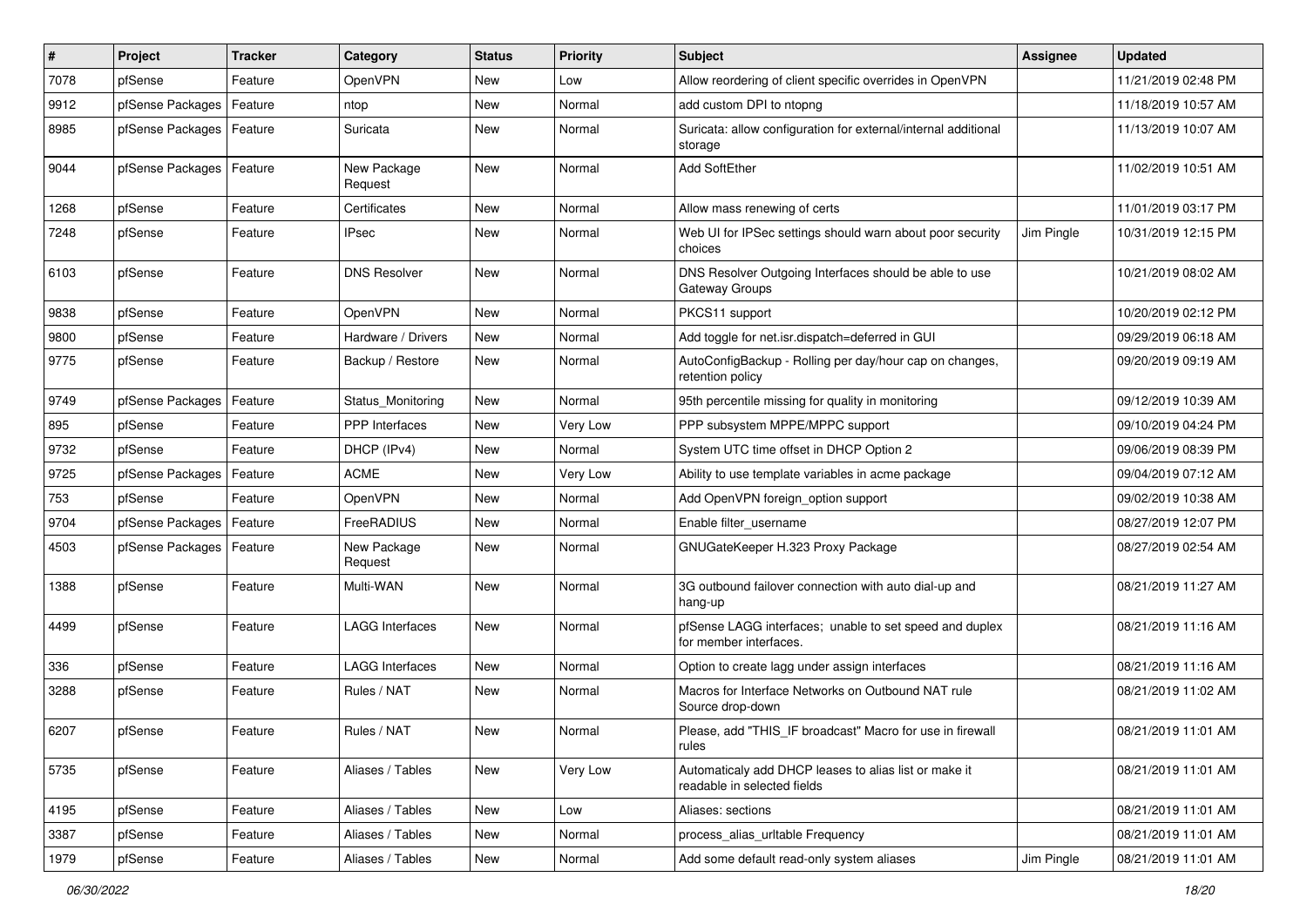| #    | Project | <b>Tracker</b> | Category                            | <b>Status</b> | <b>Priority</b> | <b>Subject</b>                                                                    | Assignee      | <b>Updated</b>      |
|------|---------|----------------|-------------------------------------|---------------|-----------------|-----------------------------------------------------------------------------------|---------------|---------------------|
| 7563 | pfSense | Feature        | L <sub>2</sub> TP                   | <b>New</b>    | Normal          | I2tp Suggestion: consider allowing IP/Subnet for the user.                        |               | 08/21/2019 10:52 AM |
| 6283 | pfSense | Feature        | DHCP (IPv6)                         | <b>New</b>    | Normal          | Register DHCPv6 leases with DNS resolver                                          |               | 08/21/2019 10:48 AM |
| 7441 | pfSense | Feature        | DHCP (IPv4)                         | <b>New</b>    | Low             | Display start/end times for Static Mapping leases on DHCP<br>Leases/DHCPv6 Leases |               | 08/21/2019 10:48 AM |
| 8243 | pfSense | Feature        | <b>XMLRPC</b>                       | <b>New</b>    | Normal          | Sync dashboard settings over xmlrpc                                               |               | 08/21/2019 10:42 AM |
| 8170 | pfSense | Feature        | <b>XMLRPC</b>                       | <b>New</b>    | Normal          | XMLRPC Sync deletes entires on remote System                                      |               | 08/21/2019 10:42 AM |
| 5825 | pfSense | Feature        | Authentication                      | <b>New</b>    | Normal          | Allow EAP-RADIUS for authentication servers                                       |               | 08/21/2019 10:32 AM |
| 4098 | pfSense | Feature        | Authentication                      | <b>New</b>    | Normal          | Add option to force a password change on login                                    |               | 08/21/2019 10:31 AM |
| 1656 | pfSense | Feature        | <b>Diagnostics</b>                  | <b>New</b>    | Normal          | Teach pfctl to kill states by port number                                         |               | 08/21/2019 09:55 AM |
| 7442 | pfSense | Feature        | Diagnostics                         | New           | Low             | Suggestions for Diagnostics / ARP Table and Diagnostics /<br><b>NDP Table</b>     |               | 08/21/2019 09:27 AM |
| 7459 | pfSense | Feature        | Diagnostics                         | <b>New</b>    | Low             | "Refresh" button for Diagnostics/Tables display                                   |               | 08/21/2019 09:27 AM |
| 8694 | pfSense | Feature        | Authentication                      | <b>New</b>    | Very Low        | Client CA Auth for PFSense WebGui                                                 |               | 08/21/2019 09:25 AM |
| 9253 | pfSense | Feature        | User Manager /<br><b>Privileges</b> | <b>New</b>    | Normal          | RFE: True View-Only WebCFG options                                                |               | 08/21/2019 09:21 AM |
| 8558 | pfSense | Feature        | Web Interface                       | <b>New</b>    | Normal          | Add more table sorting in various UI pages                                        |               | 08/21/2019 09:14 AM |
| 8483 | pfSense | Feature        | <b>Traffic Shaper</b><br>(ALTQ)     | <b>New</b>    | Normal          | Allow user to choose order of Queues status                                       |               | 08/21/2019 09:12 AM |
| 8316 | pfSense | Feature        | Rules / NAT                         | <b>New</b>    | Low             | expiration date when creating new rules                                           |               | 08/21/2019 09:11 AM |
| 7781 | pfSense | Feature        | Rules / NAT                         | <b>New</b>    | Normal          | Please Enable Rule Separators on Manual Outbound NAT                              |               | 08/21/2019 09:07 AM |
| 7182 | pfSense | Feature        | Dashboard                           | <b>New</b>    | Normal          | Break up System Widget on the Dashboard                                           |               | 08/21/2019 08:59 AM |
| 7418 | pfSense | Feature        | Dynamic DNS                         | <b>New</b>    | Normal          | Dynamic dns should be sorted interface name                                       |               | 08/21/2019 08:58 AM |
| 7398 | pfSense | Feature        | <b>Traffic Graphs</b>               | Assigned      | Normal          | Show average value of bandwidth in/out on Dashboard trafic<br>graph               | Jared Dillard | 08/21/2019 08:56 AM |
| 6842 | pfSense | Feature        | Package System                      | <b>New</b>    | Low             | Package Manager progress bar should indicate overall<br>progress                  |               | 08/21/2019 08:55 AM |
| 7181 | pfSense | Feature        | Rules / NAT                         | <b>New</b>    | Low             | Add Top and Add Bottom on Seperator                                               |               | 08/21/2019 08:55 AM |
| 1883 | pfSense | Feature        | <b>Traffic Shaper</b><br>(Limiters) | <b>New</b>    | Normal          | Diag > Limiter Info presentation enhancement                                      |               | 08/20/2019 03:46 PM |
| 6804 | pfSense | Feature        | Diagnostics                         | <b>New</b>    | Very Low        | Add row counter into Diagnostics -> Edit File                                     |               | 08/20/2019 03:44 PM |
| 6602 | pfSense | Feature        | User Manager /<br>Privileges        | <b>New</b>    | Normal          | Config writes denied via "deny config write" permission<br>should notify as such  |               | 08/20/2019 03:43 PM |
| 5556 | pfSense | Feature        | Diagnostics                         | <b>New</b>    | Normal          | No error when downloading non-existing file on<br>Diagnostics/Execute             |               | 08/20/2019 03:43 PM |
| 2049 | pfSense | Feature        | Rules / NAT                         | <b>New</b>    | Normal          | Show Auto Generated Rules and Use them to turn features<br>on/off when applicable |               | 08/20/2019 03:37 PM |